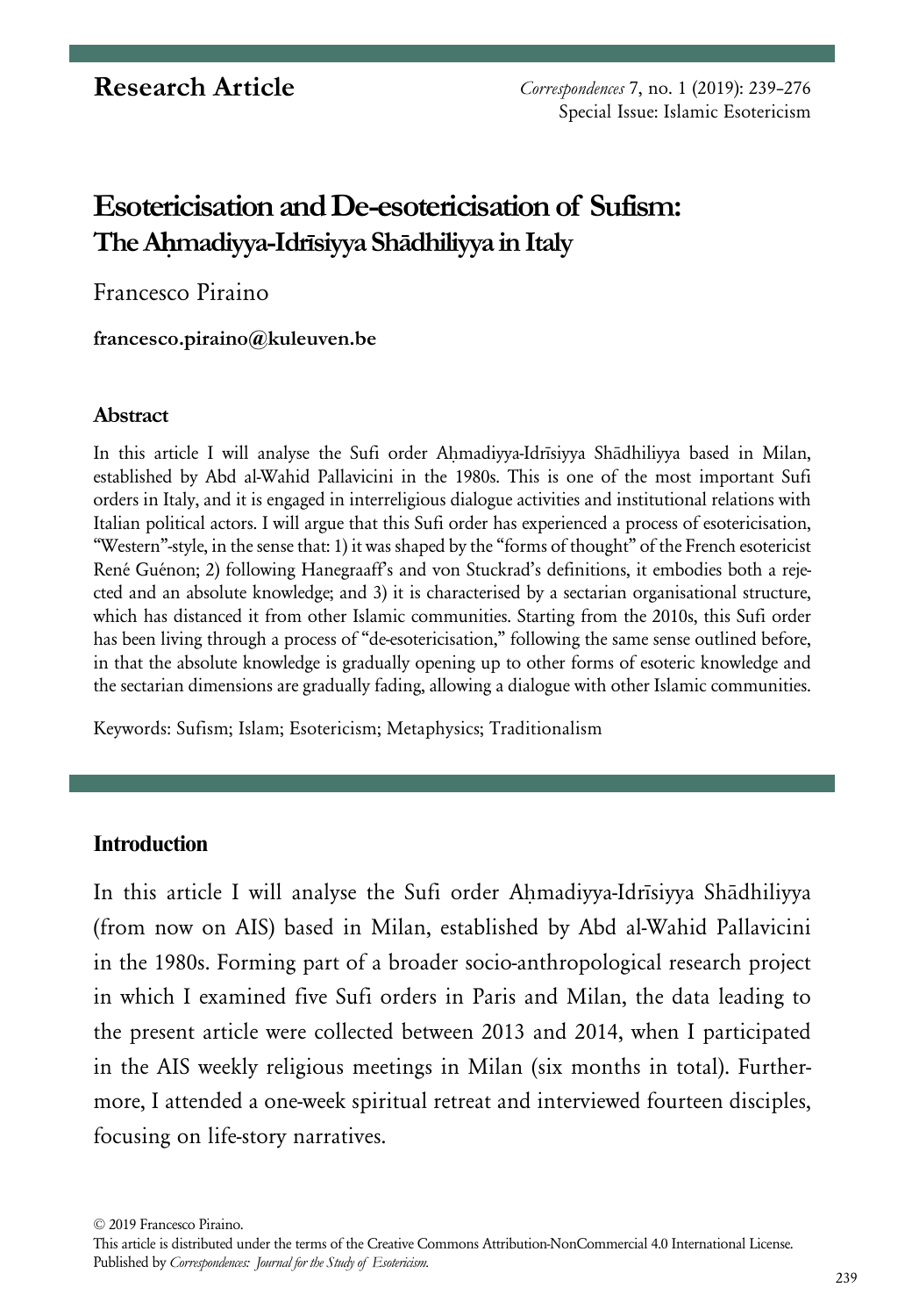I will argue that this Sufi order, like other Sufi orders in Europe and North America,<sup>1</sup> experienced a process of esotericisation, which entails a reconfiguration of doctrines, rituals, and organisational structures. Sufi and Islamic practices have been inscribed by these actors within the frame of Western esotericism, implying an estrangement between the Ahmadiyya-Idrīsiyya Shādhiliyya and other Islamic and Sufi communities.

I will also argue that, starting from the 2010s, this Sufi order has been living through a process of de-esotericisation. Before addressing these processes, I will clarify my use of the term esotericism, and I will briefly present the work of René Guénon, a French esotericist and intellectual who deeply influenced this autonomous Italian branch of the Ahmadiyya-Idrīsiyya Shādhiliyya.

#### **Esotericism(s) and Sufism(s)**

The heterogeneity of Sufism throughout its history discourages the use of a single descriptive category such as mysticism, esotericism, asceticism, spirituality, popular religion, or intellectual religion. All these categories could be either useful or misleading, depending on the specific context. Therefore, as has been argued by Simon Sorgenfrei, Sufism cannot be exclusively equated with esotericism.<sup>2</sup> Nonetheless, we cannot deny the existence and the peculiarity of Islamic exotericism, which is discussed in this special issue by Liana Saif, who shows its historical origins in *bāṭinism* and its intertwining with global esotericism.

But how does esotericism in the Western context map onto an Italian Sufi *ṭarīqa*? First, we must revisit some arguments concerning the meaning of esotericism in this context. As pointed out by Antoine Faivre,<sup>3</sup> "esotericism" did not come into use until the eighteenth century. Faivre offers a very broad definition of Western esotericism: "a set of currents" that have strong similarities

<sup>1.</sup> Sorgenfrei, "Hidden or Forbidden, Elected or Rejected," 154–57; Sedgwick, *Against the Modern World*, *passim*.

<sup>2.</sup> Sorgenfrei, "Hidden or Forbidden, Elected or Rejected," 5.

<sup>3.</sup> Faivre, *L'ésotérisme*, 4.

<sup>© 2019</sup> Francesco Piraino.

This article is distributed under the terms of the Creative Commons Attribution-NonCommercial 4.0 International License. Published by *Correspondences: Journal for the Study of Esotericism.*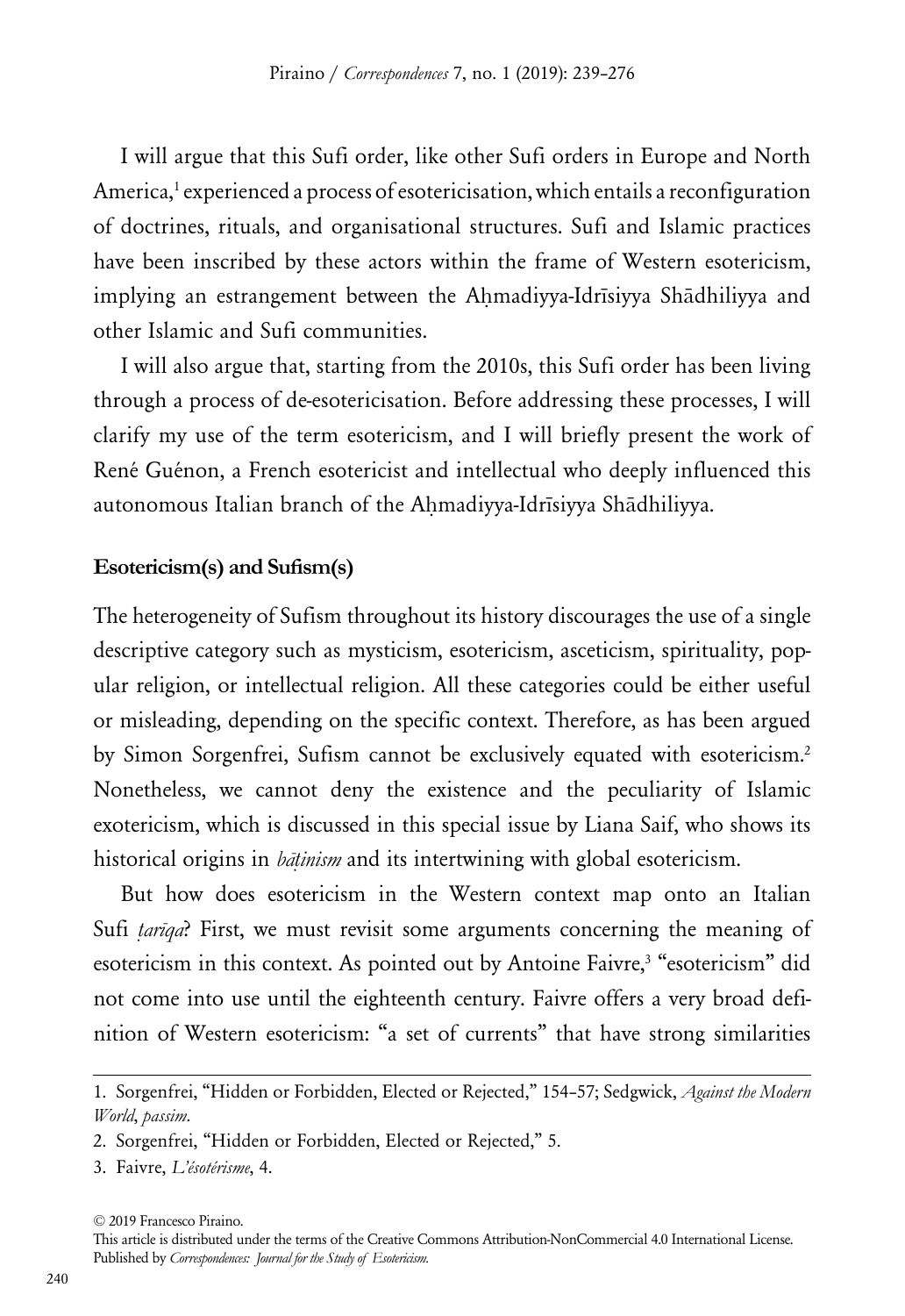and are historically connected.4 In other words, esotericism is a group of specific "forms of thought" (*forms de pensée*) that are identified by "four fundamental elements," namely, correspondence, living nature, imagination and mediation, and experience of transmission.<sup>5</sup> This approach has been considered as functionalist by Wouter Hanegraaff, who challenged Faivre's analysis, proposing instead an historical and genealogical examination.<sup>6</sup>

According to Hanegraaff, esotericism is a "waste-basket category" which gathers together different fields of knowledge and practices perceived as "incompatible with normative concepts of religion, rationality and science"7 as they were defined firstly by early Protestant religious thinkers and later by Enlightenment thinkers. This process of othering, which created a sharp divide between rational, scientific, true, and irrational, archaic, superstitious, is at the heart of Western esotericism.<sup>8</sup> Hanegraaff's ground-breaking interpretation shed new light not only on Western esotericism, but more broadly on the history of Western societies.

On the other hand, Hanegraaff's work created a heated debate that is still ongoing. For example, Marco Pasi stressed that esotericism as an "historiographical concept" has to sacrifice consistency and effectiveness in the analysis of esoteric contents. Furthermore, according to Pasi, the focus on rejection — on the process of othering — cannot represent the only perspective on esoteric themes, because "this tradition existed independently of the rejection and of the stigma."<sup>9</sup> Pasi and Olav Hammer prefer a substantive definition of esotericism, bringing back and elaborating Faivre's approach to the field.<sup>10</sup>

Completely different is the critique of Kocku von Stuckrad, who took Hanegraaff's deconstruction of esotericism to its extreme conclusion. Even if

- 8. Hanegraaff, "The Globalization of Esotericism," 79.
- 9. Pasi, "The Problems of Rejected Knowledge," 210.
- 10. Hammer, "Deconstructing 'Western Esotericism'."

<sup>4.</sup> Ibid., 9–10.

<sup>5.</sup> Ibid., 19–21.

<sup>6.</sup> Hanegraaff, *Esotericism*, 337.

<sup>7.</sup> Hanegraaff, *Western Esotericism: A Guide for the Perplexed*, 13.

This article is distributed under the terms of the Creative Commons Attribution-NonCommercial 4.0 International License. Published by *Correspondences: Journal for the Study of Esotericism.*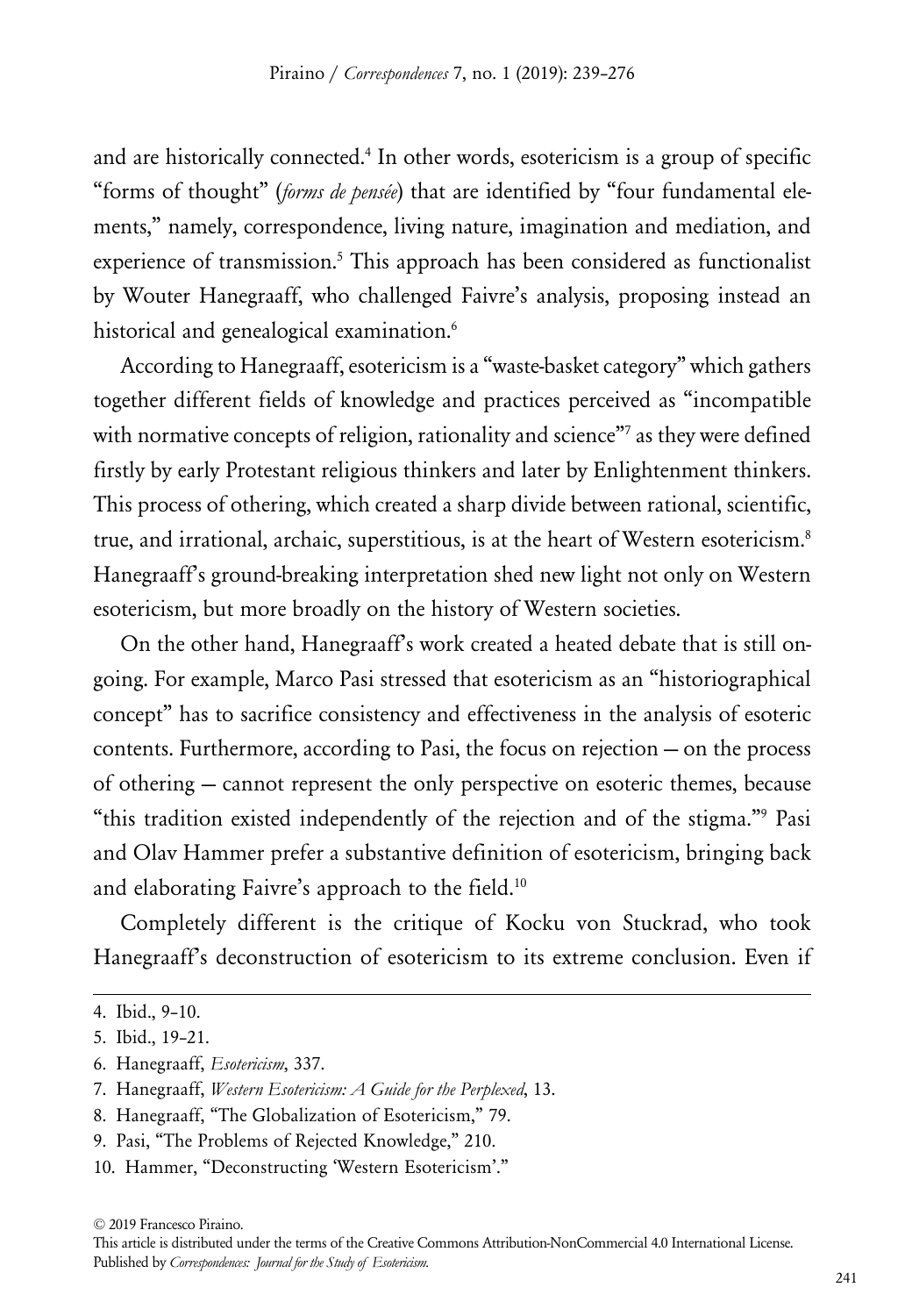these authors share the same genealogy of the category of esotericism, as a form of othering rooted in modern history, for von Stuckrad "esoteric" became an adjective qualifying a discourse claiming a higher or perfect knowledge: "a vision of truth as a master-key for answering all questions of humankind."11 Von Stuckrad's esoteric discourse is inscribed in Western culture as a counter-discourse in opposition to mainstream religious narratives; this is possible thanks to the rhetoric of secrecy, capable of bestowing status, prestige, and symbolic capital on those who possess the perfect knowledge.<sup>12</sup> As has been argued by Michael Stausberg, the merit of this approach is to move away from the perspective of a normative Christianity that defines and rejects esoteric phenomena towards a broad religious field where different actors intermingle.13 This shift entailed another heated debate about the possible and necessary expansion of the category esotericism beyond the Christian European context.<sup>14</sup>

These debates inform my intellectual treatment of the construct as an heuristic tool and a historical phenomenon; however, as an anthropologist-sociologist of religion, I am, similar to Brannon Ingram's analysis, more interested in what "'esoteric' does rather than what it is,"15 that is, how "esoteric" is understood and its implication in specific social and political spheres. I use esotericism in this context as a heuristic device that sheds light on socio-political activities.<sup>16</sup> My purpose in this article is to analyse how the Aḥmadiyya-Idrīsiyya Shādhiliyya

This article is distributed under the terms of the Creative Commons Attribution-NonCommercial 4.0 International License. Published by *Correspondences: Journal for the Study of Esotericism.*

<sup>11.</sup> Stuckrad, *Locations of Knowledge in Medieval and Early Modern Europe*, 61.

<sup>12.</sup> Ibid, x, 51–59.

<sup>13.</sup> Stausberg, "What Is *It* All About?"

<sup>14.</sup> Discussion of this expansion can be found in Stausberg "What Is *It* All About?," *passim*; Hanegraaff, "The Globalization of Esotericism," *passim*; Stuckrad, "Ancient Esotericism, Problematic Assumptions, and Conceptual Trouble," *passim*; Faivre, "Kocku von Stuckrad et la Notion D´Esoterisme," *passim*.

<sup>15.</sup> Ingram, "René Guénon And The Traditionalist Polemic," 203.

<sup>16.</sup> A method employed by Urban, "Elitism and Esotericism," 4; see Asprem, "Beyond the West," 3–33 for an approach in comparative analysis that favours a typology "constructed along two axes: a homological-analogical axis distinguishes between comparison based on shared genealogy (homology) versus purely structural or functional comparisons (analogy), while a synchronic-diachronic axis picks out a temporal dimension."

<sup>© 2019</sup> Francesco Piraino.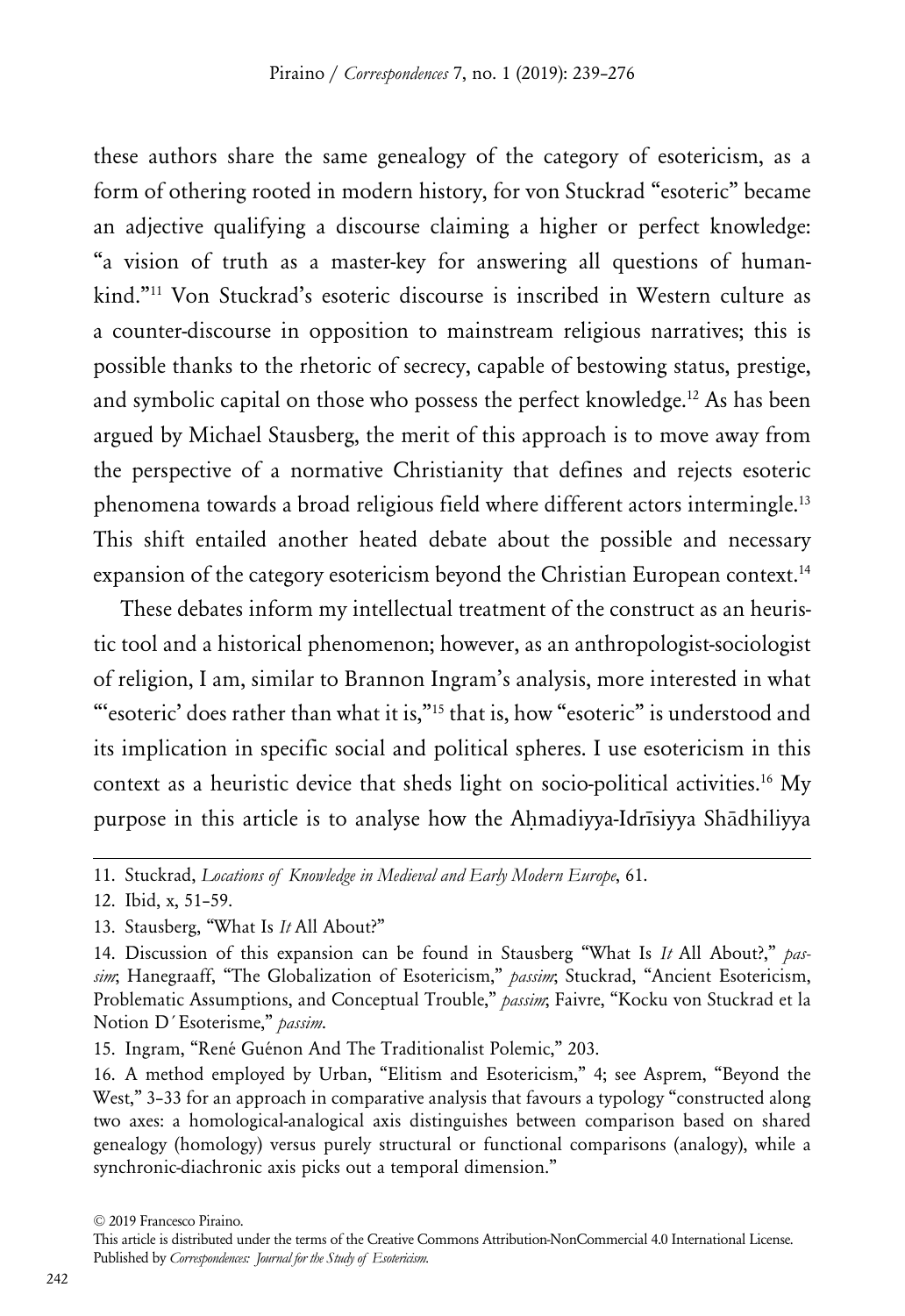has been negotiating Islamic, Sufi, and Western esoteric references, and how these ideas have influenced practices, rituals, and organisational structures. I will also argue that both Hanegraaff's "rejected knowledge" and von Stuckrad's "absolute knowledge" are useful instruments in describing this Sufi order.

#### **René Guénon's Legacy in Contemporary Sufism**

René Guénon is a key figure of twentieth-century Western esotericism. It would even be possible to advance the idea that his work possesses a particular form of charismatic authority which would be neither related to the author in person, since he lived a very reserved life, nor to a specific associated religious group, which has never existed as such. His popularity is, rather, rooted in his writings. I refer here to what PierLuigi Zoccatelli describes as the "charisma of the book."17 His intellectual disciples, from different religious and intellectual backgrounds, gave life to the heterogeneous school of thought known as "traditionalism."18

René Guénon was born in Blois, France in 1886, and grew up in a bourgeois Catholic family. In 1904 he moved to Paris, where he attended university and began to frequent the local esoteric milieu. In the course of a few years, he came into contact with occultism, Freemasonry, and the Gnostic Church. The encounter with the "East," including Hinduism and Islamic esotericism, was an important turning point in his life. Hinduism was the subject of his doctoral thesis and his first book, *Introduction générale à l'étude des doctrines hindoues* and thanks to the mediation of the Swedish painter Ivan Aguéli he joined the Sufi order Shādiliyya and later moved to Cairo, where he lived until his death in 1951.19 Guénon took the Muslim name of Abd al-Wahid Yahya.

Guénon's area of study was notably vast: he studied and wrote commentaries on Greek philosophy, Gnosticism, Christianity, Celtic religion, Judaism and Kab-

<sup>17.</sup> Zoccatelli, "AAA. Sociologia Dell'esoterismo Cercasi," 84.

<sup>18.</sup> Sedgwick, *Against the Modern World*, *passim*; Bisson, *René Guénon*; Laurant, *René Guénon*, *passim*.

<sup>19.</sup> Sedgwick, *Against the Modern World*, 59.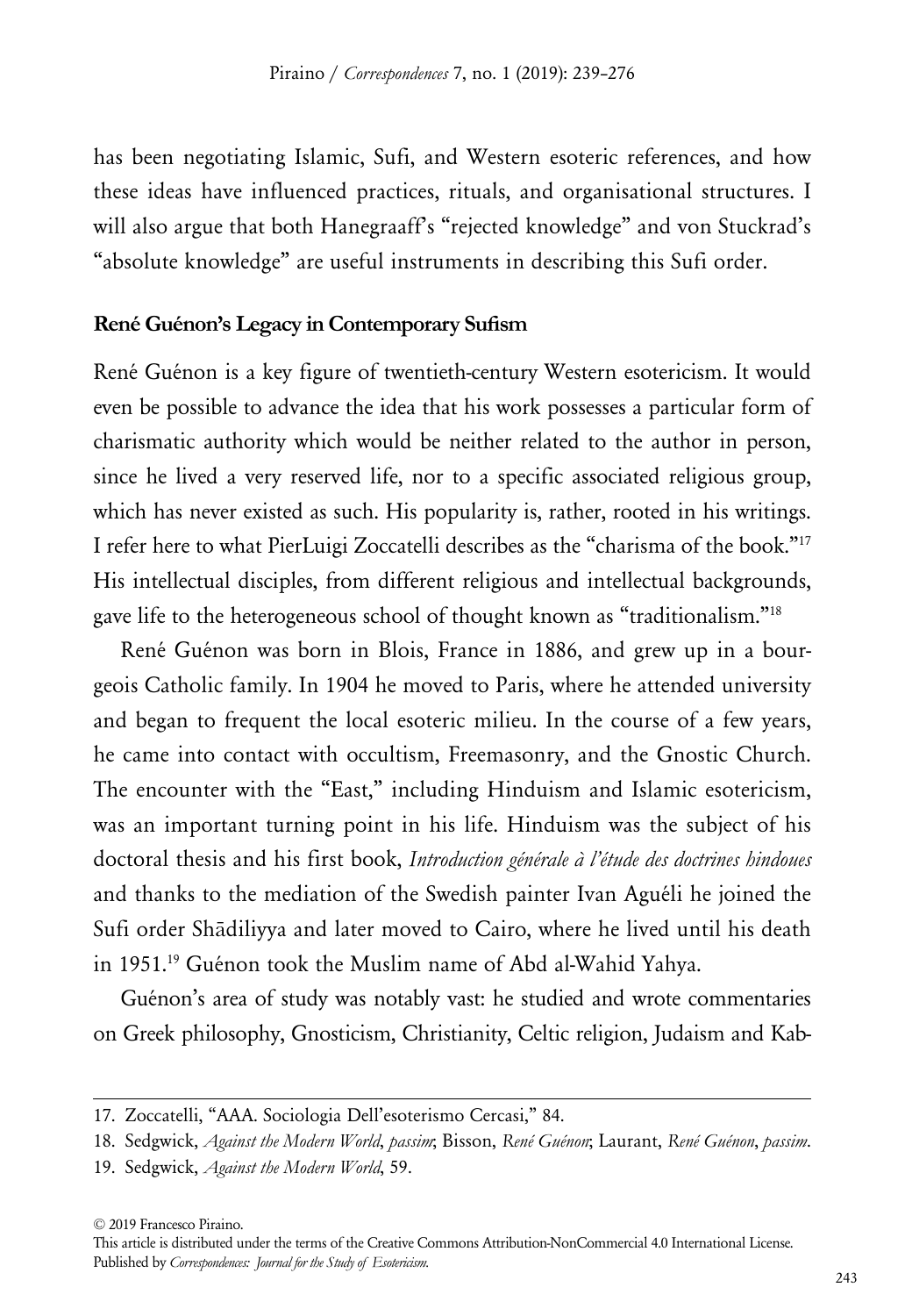balah, Islamic esotericism, Freemasonry, Hinduism, Alchemy, and Taoism. This all-embracing approach, including religious, spiritual, metaphysical, and also social phenomena, allowed him to write a new history of the world, focused on the sacred, and challenging twentieth-century mainstream European narratives, tackling the supposed superiority of a Western civilisation destined to inexorable progress.<sup>20</sup>

According to Guénon's interpretation, religions are composed of two dimensions, one exoteric, expressed by rituals, dogmas, and cosmologies, and one esoteric/metaphysical, which conveys hidden supranational and universal truths: "Metaphysics is the knowledge of universal principles, upon which all things necessarily depend, directly or indirectly."<sup>21</sup> These truths or universal metaphysical principles are the reflection of a single "primordial tradition," the essence of all religions.<sup>22</sup>

Following Guénon's approach, all religions share the same metaphysical truth and differ only in their outward forms. Among religions, some have better preserved the connection with the primordial source, while others have almost totally lost it, becoming "simulacra." Of course, Guénon was not the first to conceptualise a common religious source for all humanity. The *philosophia perennis* has been one of the hallmarks of Western esotericism since the Renaissance;<sup>23</sup> Guénon's peculiarity was to connect this conceptualisation of religions with the critique of modernity and Western societies.

Guénon elaborates Hindu eschatology, borrowing the idea of cyclical evolutions. The cycle in which modern and contemporary societies are inscribed is the *Kali Yuga*, the age of discord, or "the Iron Age" marked by spiritual corruption, violence, and destruction.24 Western modernity is a "perpetual carnival" where all values are reversed.<sup>25</sup> Guénon addresses his criticism to materialist and scientific

<sup>20.</sup> Bisson, *René Guénon*, 29; Accart, *Guénon ou le renversement des clartés*, *passim*.

<sup>21.</sup> Guénon, *Orient et Occident*, 51 (my translation from French).

<sup>22.</sup> Guénon, *Introduction générale à l'étude des doctrines hindoues*, 32; Guénon, *Orient et Occident*, 97.

<sup>23.</sup> Hanegraaff, *Esotericism and the Academy*, 7.

<sup>24.</sup> Guénon, *La Crise du monde moderne*, 11–14; similar ideas are found in Guénon, *Orient et Occident*, *passim*; and *Le règne de la quantité et les signes du temps*, *passim*.

<sup>25.</sup> Guénon, *Symboles fondamentaux de la science sacrée*, 113.

<sup>© 2019</sup> Francesco Piraino.

This article is distributed under the terms of the Creative Commons Attribution-NonCommercial 4.0 International License. Published by *Correspondences: Journal for the Study of Esotericism.*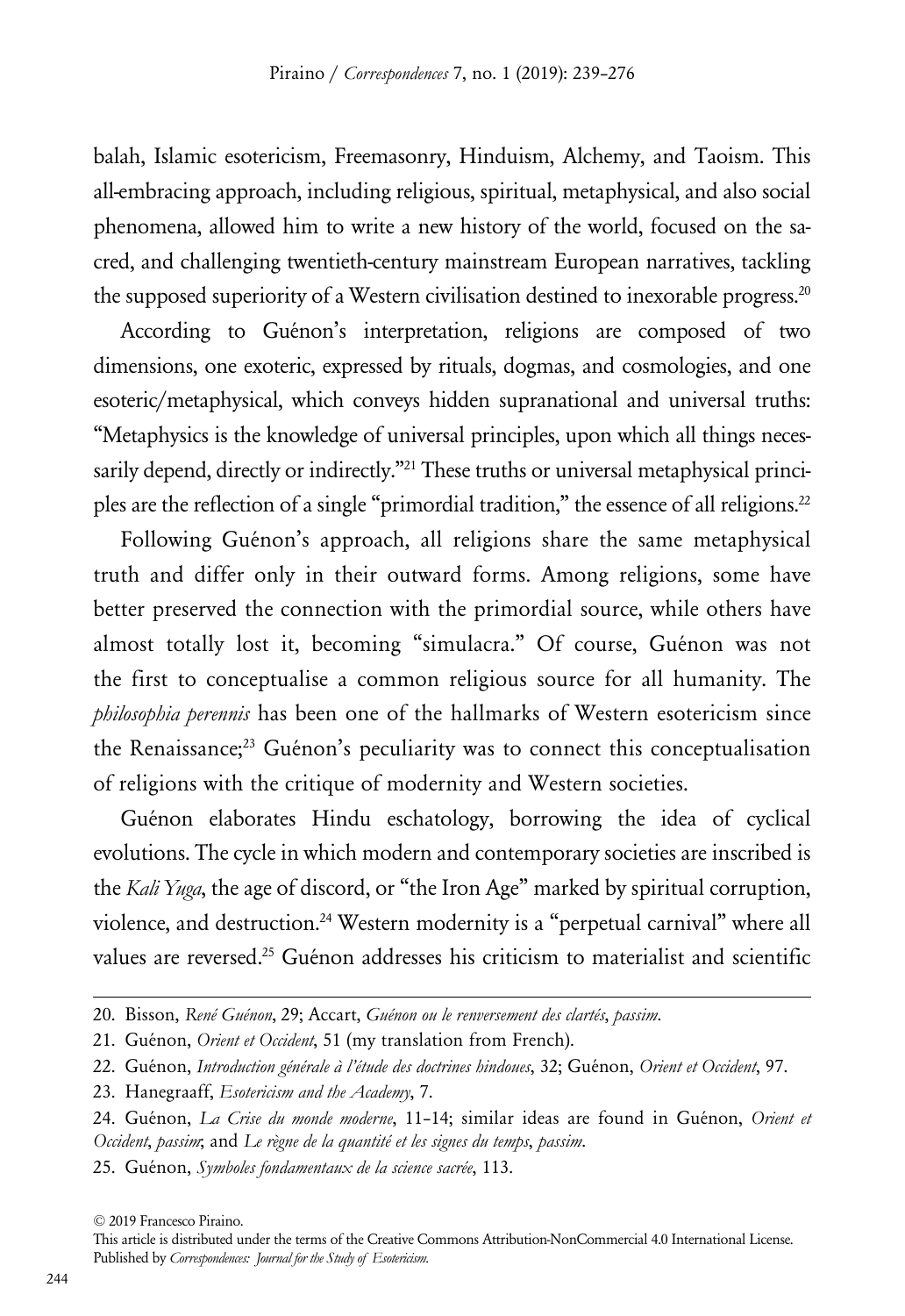rationalism,26 but also to new religious forms, such as spiritualism, occultism, the Theosophical Society, and Jungian interpretation of religions, which he considered to be not only innovations but the "invisible engine" of the corruption of Western societies.<sup>27</sup> According to Guénon's critique of modernity, modern political phenomena such as human rights conventions and liberal democracies are the fruit of the "deification of the human being,"28 which challenged traditional hierarchies: "it is the negation of all-natural hierarchies, and is the lowering of all knowledge to the level of the limited mind of the vulgar."29

In order to counter this spiritual and material decadence and corruption, Guénon looked at the East, where, he believed, religions preserved a deeper relation with the primordial tradition. For Guénon, the East possesses "the awareness of eternity,"30 which protects it from the nefarious effects of modernity: "even if people from the East, to a certain extent, are forced to accept material progress, this will never entail a profound change for them."31 Ingram aptly describes how Guénon creates "a polarity between East and West that resonates with the Orientalist tradition; the East is anti-modern, medieval, feudal, static, unified, and monolithic, while the West is modern, democratic, always changing, always divided."32

René Guénon and his intellectual work are inscribed in the frame of Western esotericism for several reasons: first of all, because of his intellectual background and relations with occultism and Freemasonry;<sup>33</sup> secondly, because of the content of his work, or "forms of thought" using Faivre's category,<sup>34</sup> that are identified with *philosophia perennis*, the esoteric initiation transmitted from master to

- 30. Ibid., 95.
- 31. Ibid., 122.
- 32. Ingram, "René Guénon And The Traditionalist Polemic," 205.
- 33. Sedgwick, *Western Sufism*.
- 34. Faivre, *L'ésotérisme*, 22,31; Faivre, *Access to Western Esotericism*, 15.

<sup>26.</sup> Guénon, *Le règne de la quantité et les signes du temps*, 65–69, 89–92.

<sup>27.</sup> Ibid. Ch. 36: "Pseudo Initiation."

<sup>28.</sup> Guénon, *Symboles fondamentaux de la science sacrée*, 322.

<sup>29.</sup> Guénon, *Orient et Occident*, 59.

This article is distributed under the terms of the Creative Commons Attribution-NonCommercial 4.0 International License. Published by *Correspondences: Journal for the Study of Esotericism.*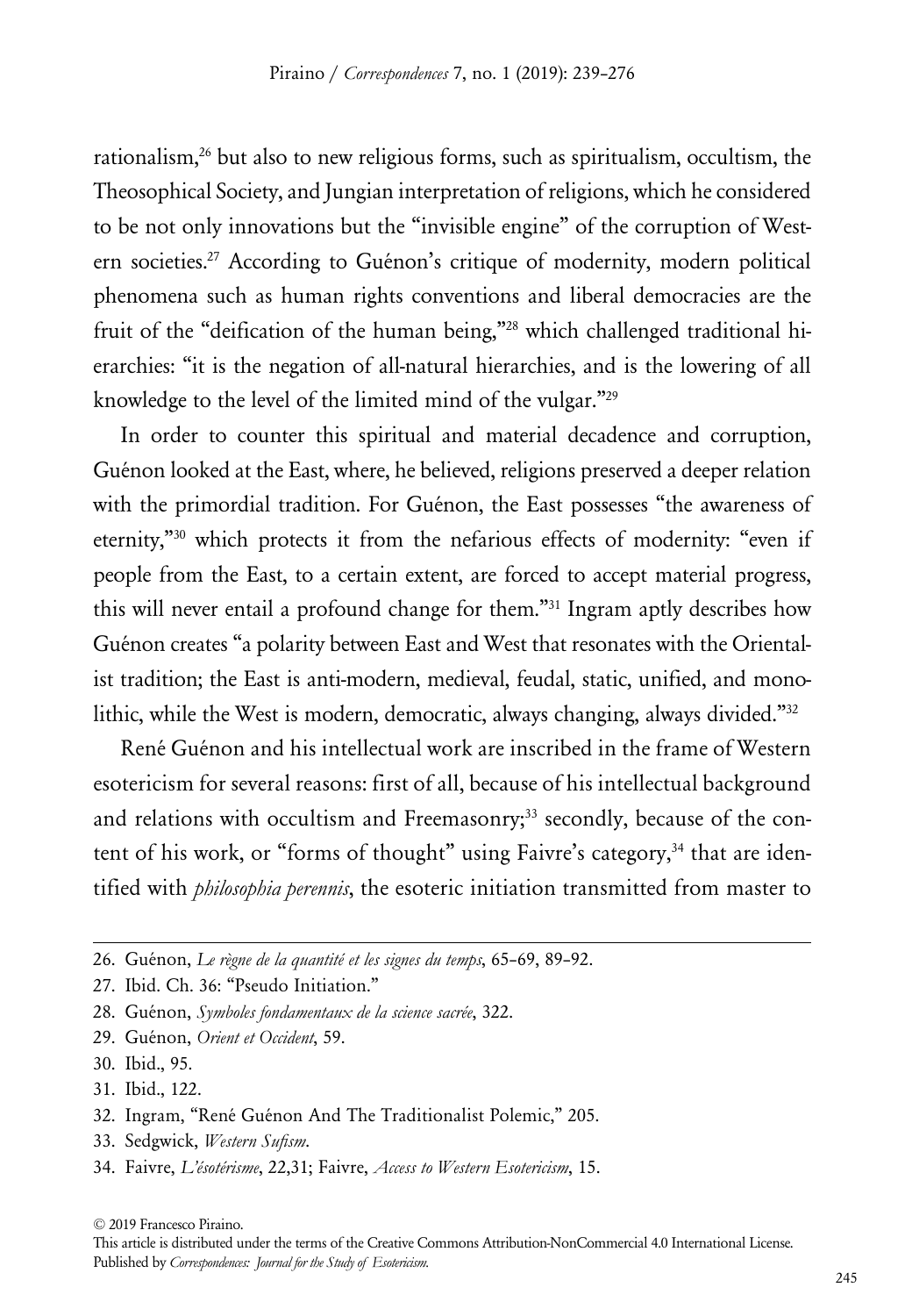disciple, and the existence of subtle correspondences that resonate with several esoteric phenomena.35 Furthermore, as has been argued by Ingram, following Stuckrad's approach, Guénon is esoteric in his claim for a totalising absolute knowledge in opposition to a profane understanding of reality. Finally, Guénon could be labelled esoteric also following Hanegraaff's conceptualisation; in fact, Guénon reclaims a metaphysical knowledge that has been rejected by Western societies, and like other esotericists he "refuse[s] to accept the disappearance of incalculable mystery from the world."36

Guénon is an essential figure in the development of Sufism in Europe, since many Europeans, especially in France, Belgium, Spain, and Italy, discovered Sufism through his books.<sup>37</sup> Nowadays, his legacy reaches beyond the Western esoteric milieu: in fact, his works are also influential in the New Age milieu,<sup>38</sup> and among many lifelong Muslims in Turkey and in North Africa.<sup>39</sup> Due to Guénon's prolific career covering a variety of subjects, and due also to the heterogeneity of Sufism in Europe, it is difficult to grasp what the nucleus of Guénon's legacy in contemporary Sufism may be. Some Sufi leaders and intellectuals stressed the concept of primordial tradition, as in the case of Khaled Bentounes and the ʿAlāwiyya and the Būdshīshiyya, engaged in interreligious dialogue and promoting an inclusive and Islamic universalism.40 On the other hand, other Sufi masters stressed the anti-modernist narratives within Guénon's legacy.<sup>41</sup>

39. Sedgwick, *Against the Modern World*, 241–62.

This article is distributed under the terms of the Creative Commons Attribution-NonCommercial 4.0 International License. Published by *Correspondences: Journal for the Study of Esotericism.*

<sup>35.</sup> Faivre, *Access to Western Esotericism*, 7.

<sup>36.</sup> Hanegraaff, *Esotericism and the Academy*, 254.

<sup>37.</sup> This is explored in detail in Sedgwick, *Against the Modern World*, *passim*; Bisson, "Soufisme et Tradition. L'influence de René Guénon sur l'islam soufi européen," *passim*; Piraino, "René Guénon et Son Héritage Dans Le Soufisme Du XXIème Siècle," *passim*.

<sup>38.</sup> Piraino, "René Guénon et Son Heritage Dans Le Soufisme Du XXIème Siècle," *passim*.

<sup>40.</sup> Piraino, "René Guénon et Son Héritage Dans Le Soufisme Du XXIème Siècle," 40; Piraino, "Les Politiques Du Soufisme En France," 142; Piraino, "Pilgrimages in Western European Sufism," 168; Piraino, "Who Is the Infidel?" 77.

<sup>41.</sup> See for example Claudio Mutti in Sedgwick, *Against the Modern World*, 260.

<sup>© 2019</sup> Francesco Piraino.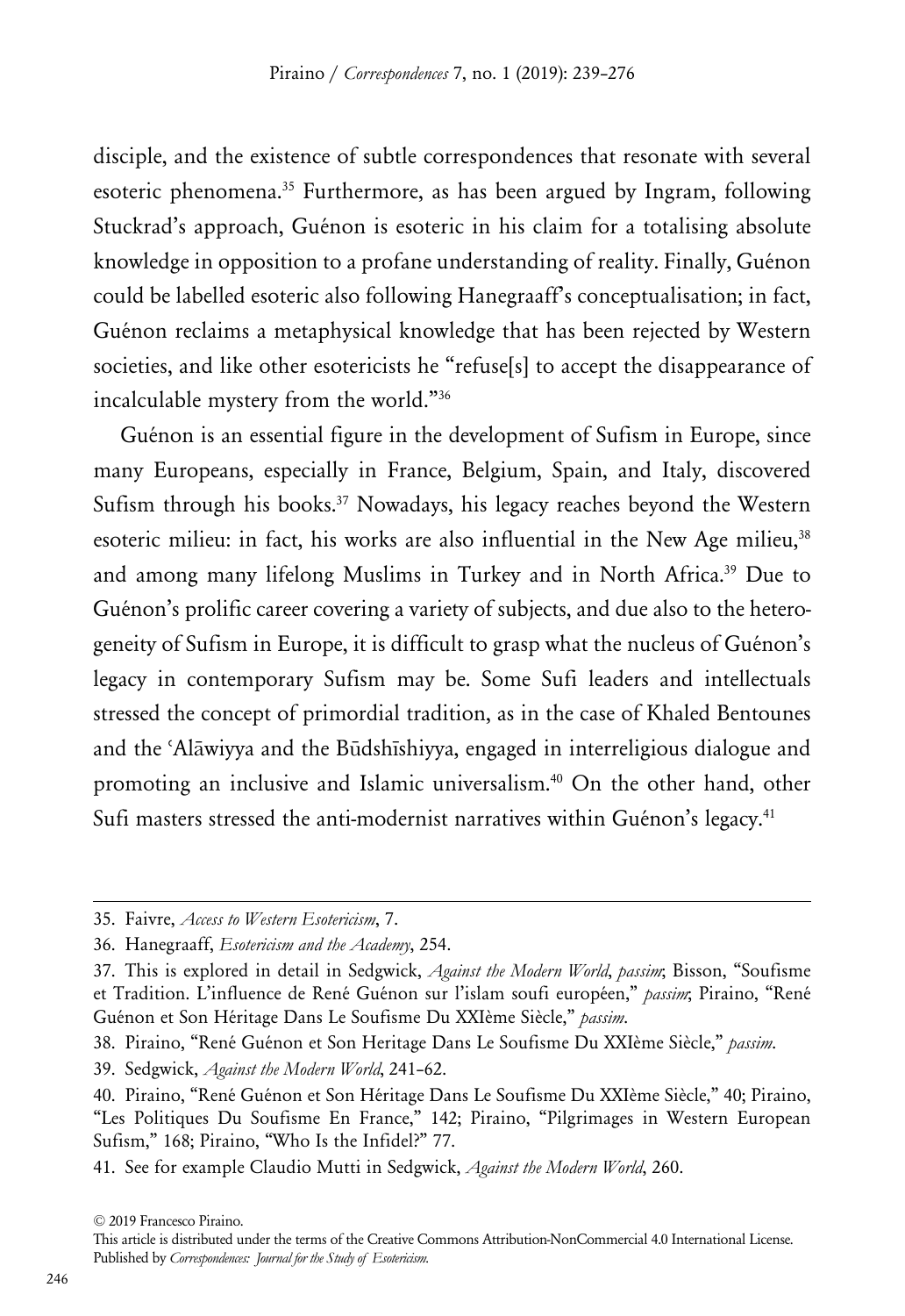Guénon's ideas merged with other cultural and religious influences, such as Sufism in North Africa, the academic interpretation of Sufism,<sup>42</sup> and New Age culture. Notwithstanding, starting from the 1930s, a specific kind of Sufism based on Guénon's ideas, and reproducing doctrines, practices, and organisational structures of Western esotericism, started to develop, in a process of (Western) esotericisation of Sufism.43 This is the case with the Mariamiyya (Frithjof Schuon), the Darqāwiyya (Roger Maridort), and the Ahmadiyya Idrīsiyya Shādhiliyya (Abd Al-Wahid Pallavicini), which is probably the last Guénonian-inspired Sufi order to be growing both in numbers and in political relevance.

# **The esotericisation of the Aḥmadiyya-Idrīsiyya Shādhiliyya**

Abd al-Wahid Pallavicini, born in 1926, converted to Islam on January 7, 1951, the same year his spiritual master, Guénon, died. He took Guénon's first Muslim name "Abd Al-Wahid." Pallavicini stressed the continuity between his Christian and Islamic practices in the name of a perennial religion, root of every traditional religious form. Furthermore, he stressed his aristocratic lineage, because according to Guénon the aristocracy reflected spiritual and social hierarchies in pre-modern societies.<sup>44</sup> This aristocratic spirit was confirmed in his youth by his participation in the Second World War as a supporter of monarchism.

It's the question of "monism' which led me from Monarchy to Monotheism, always in the respect of the hierarchical order between the two principles of Spiritual Authority and Temporal Power, to recall an important work by René Guénon.<sup>45</sup>

<sup>42.</sup> Cf. Laude, *Pathways to an Inner Islam*, *passim*; Griffith, "Sharing the Faith of Abraham," *passim*.

<sup>43.</sup> Zarcone and Vale, "Rereadings and Transformations of Sufism in the West," 115.

<sup>44.</sup> Guénon, *La Crise du monde moderne*, 60.

<sup>45.</sup> Nesti, "Da Partigiano Monarchico Durante La Resistenza All'opzione Monoteista Islamica.

Un Intervista Allo Shaykh Abd Al Wahid Pallavicini," 95. The cited work of René Guénon is Guénon, *Autorité Spirituelle et Pouvoir Temporel*.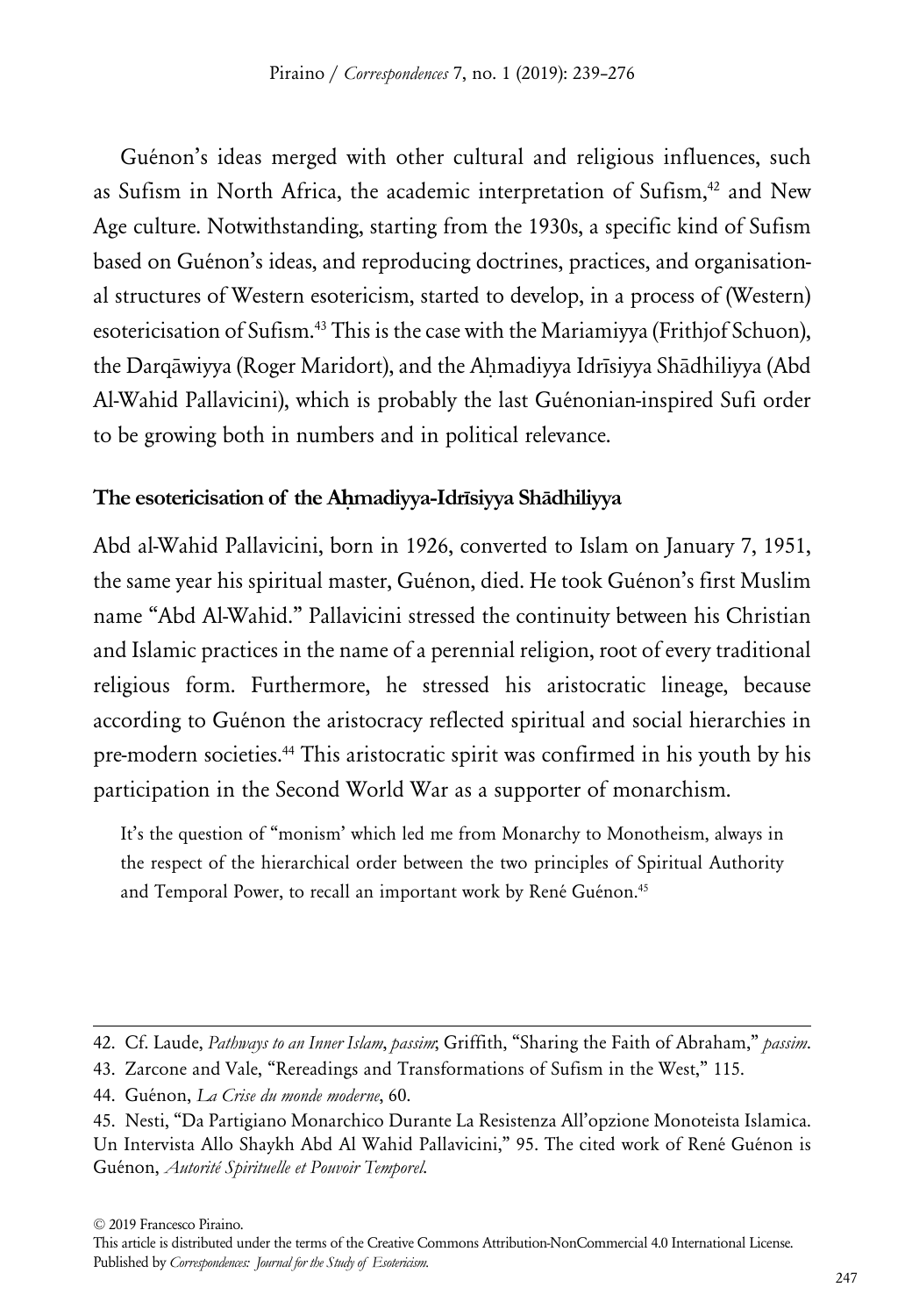Pallavicini, through the mediation of Julius Evola<sup>46</sup> and Titus Burckhardt,<sup>47</sup> joined the Swiss "Alāwiyya order led by Frithjof Schuon.<sup>48</sup> For doctrinal reasons — Pallavicini considered the Swiss *ṭarīqa* not orthodox enough — he left for Asia in search of a spiritual guide.<sup>49</sup> In 1971, he joined Abd al-Rashid ibn Muhammad Said's *tarīga* Ahmadiyya-Idrīsiyya Shādhiliyya.<sup>50</sup>

In 1980, Pallavicini returned to Milan to write the book *In memoriam René Guénon*, thanks to which he became well-known and welcomed his first disciples. Shortly afterwards, he founded the "Centre of Metaphysical Studies," which brought together many Italian traditionalists. At the beginning of the 1990s, the AIS experienced an important turning point: intellectual debates, focused on "metaphysics," gave way to political action focused on interreligious relations. In 1993, Pallavicini founded the *Associazione Internazionale per l'Informazione sull'Islam* (International Association for Information on Islam), which in 1997 became the COREIS (*Comunità Religiosa Islamica* [Islamic Religious Community]). Over the past fifteen years, the COREIS has been recognised by several Italian institutions and become a key partner. Despite this high visibility, the COREIS does not have more than one hundred followers. In 2017, Shaykh Abd al-Wahid Pallavicini died in Milan at the age of ninety-two, and his son Yahya has been leading the Sufi order since then.

<sup>46.</sup> Julius Evola (1898–1974) was an Italian philosopher, painter, and esotericist. He is one of the key figures of European extreme right thought. For an introduction to his thought, see Furlong, *Social and Political Thought of Julius Evola*.

<sup>47.</sup> Titus Burckhardt (1908–1984) was a German Swiss Traditionalist, converted to Islam and Sufism, and an important author on Sufism.

<sup>48.</sup> Frithjof Schuon (1907–1998) was a German Swiss, one of the first European disciples of the "Alāwiyya, founder of the Mariamiyya, and in the last years of his life he practiced Native American rituals; cf. Sedgwick, *Against the Modern World*, 147–60.

<sup>49.</sup> Pallavicini did not explain how and why Schuon's Sufi order was not orthodox; as Sedgwick suggested, the disagreement could be also related to personal reasons (ibid., 137). 50. Ibid.

<sup>© 2019</sup> Francesco Piraino.

This article is distributed under the terms of the Creative Commons Attribution-NonCommercial 4.0 International License. Published by *Correspondences: Journal for the Study of Esotericism.*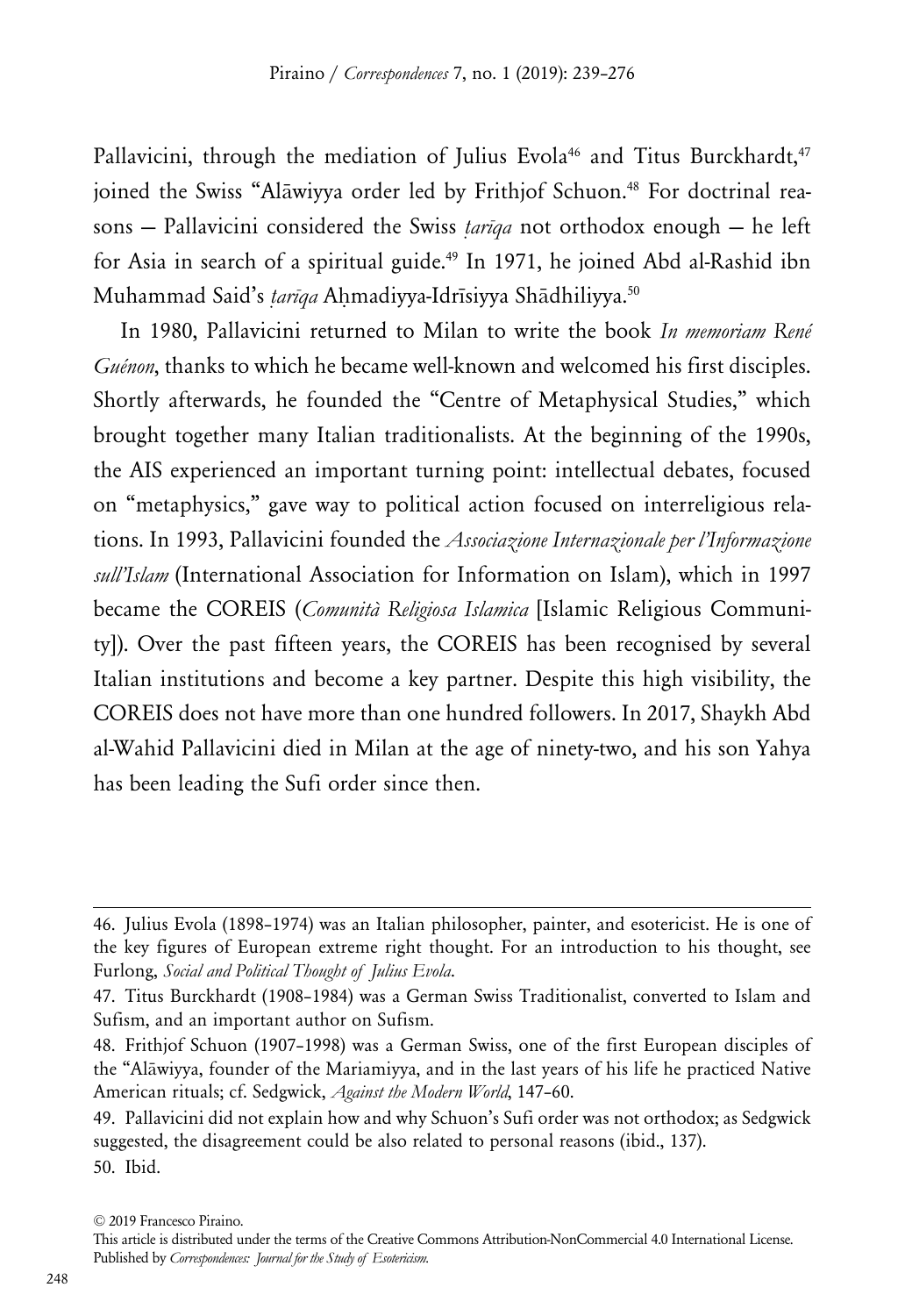#### *Doctrines: Rejected and Absolute Knowledge*

We can grasp the process of esotericisation of the AIS, showing how Guénonian "form of thought" shaped the AIS. Guénon's pivotal role is evident when we read Abd Al-Wahid Pallavicini's book *L'Islam interieur* (Inner Islam), where Guénon is quoted sixty-six times against twenty-eight for the prophet Muhammad. This Guénonisation of Islam is also evident when Yahya Pallavicini forces the Qur'anic translation, transforming "*dīn al-qaiyyama"* (Quran 98, 5), generally translated as "the correct [or upright] religion," into the "Primordial Tradition."51

Shaykh Abd Al-Wahid stressed that his mission was to bear witness to the metaphysical message: the "primordial tradition," which is the metahistorical essence of religion. But what is metaphysics for Pallavicini? It is not the philosophy of Descartes, Hegel, Heidegger, or Catholic or Protestant theology; it is not Islamic theology, which is rarely mentioned in his works. It is mainly epitomised by Guénon, "whose work represents a true intellectual miracle, and fills six centuries of absence of metaphysical perspective in the West, since the dissolution of the order of the Temple in 1313."52

Drawing from Guénon's works, Abd al-Wahid Pallavicini and his followers created a metaphysical language, fundamental in the construction of his own religious orthodoxy. In Pallavicini's discourses, "Tradition," "Metaphysics," and "Esotericism" have overlapping meanings and are often interchangeable; all of them evoke a transcendental dimension that at the same time surpasses religious exoteric forms.

Metaphysics is beyond philosophy. Metaphysics is even beyond theology. In our interreligious encounters we notice that the true possibility of encounter between religions is in metaphysics, because theologies must be different by definition.<sup>53</sup>

<sup>51.</sup> Pallavicini, *L'Islam in Europa*, 97.

<sup>52.</sup> Pallavicini, *L'islam intérieur*, 147–48.

<sup>53.</sup> Nesti, "Da Partigiano Monarchico Durante La Resistenza All'opzione Monoteista Islamica. Un Intervista Allo Shaykh Abd Al Wahid Pallavicini," 98.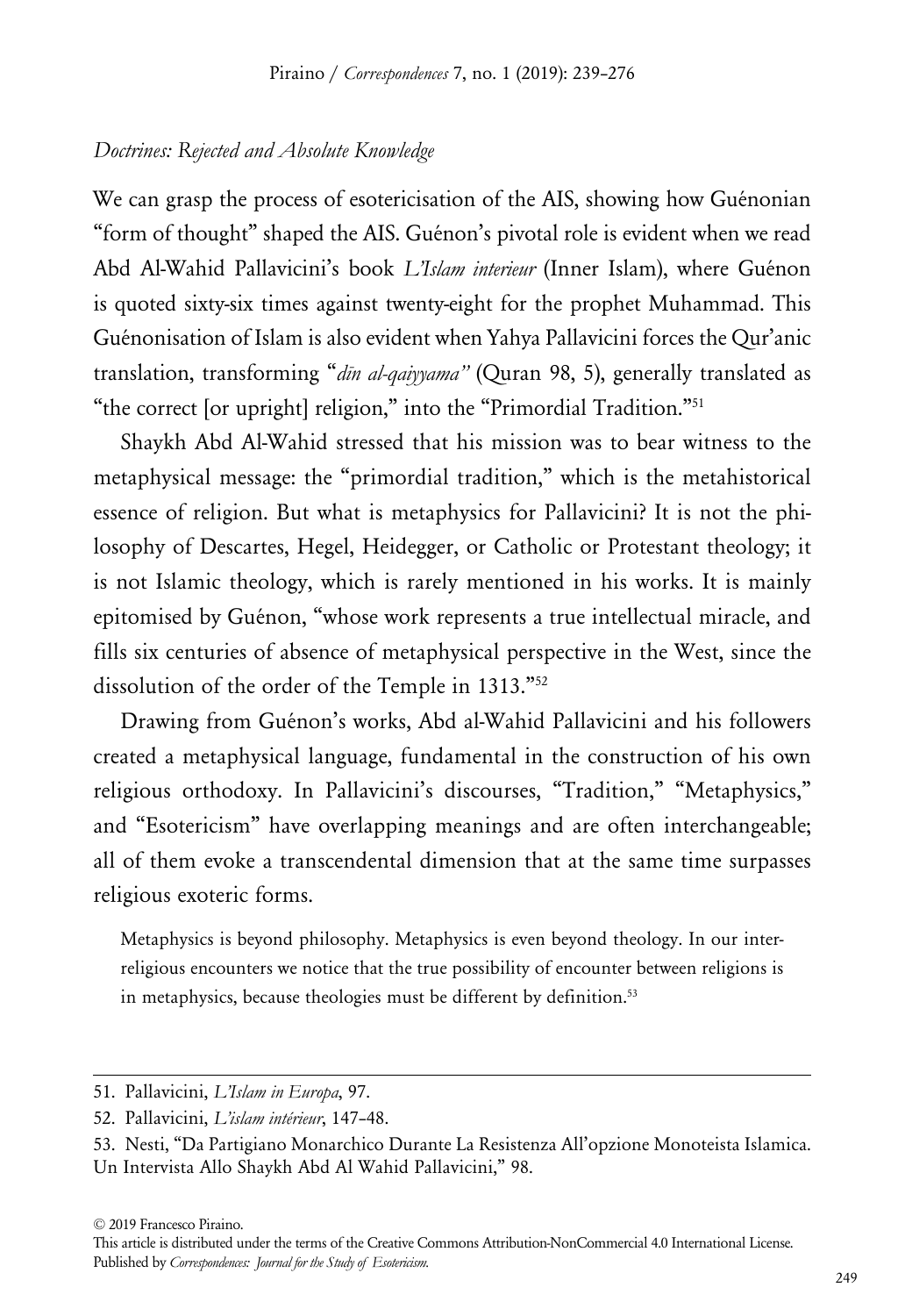Metaphysics is therefore a much more fruitful stratum that reaches beyond the theological and dogmatic limits of each religion. Metaphysics can be embodying, grasping and witnessing the primordial tradition. This perennial interpretation of religions does not entail that all religious actors are equal in understanding and living the metaphysical essence. In fact, the conceptualisation of Pallavicini/ Guénon of esoteric and exoteric orthodoxies, that define how the primordial tradition may be understood, are normative and strict. Finally, in this context the doctrine of primordial tradition is not at all universal, but is restricted to specific interpretations and practices that I will describe in the next paragraphs.

For Pallavicini, exoteric orthodoxy, following Guénon's anti-modernism,<sup>54</sup> implies that every religious innovation is an estrangement from tradition. This is the case with Protestantism, which represents an innovation, challenging the traditional authority of the Catholic Church, and promoting individualism;<sup>55</sup> but it is even more relevant for new religious movements, alternative spiritualities, and psychological and psychoanalytical interpretations of religious phenomena, which are not only regarded as an innovation but as "counter-initiatic," the action of the anti-Christ,<sup>56</sup> because they embody a parody of religion.

Furthermore, according to Pallavicini, traditional and orthodox behaviour also concerns everyday life: "Tradition" is the set of doctrines, values, rituals, religious rules, behaviours, and institutions that make up religious life. "Traditional" becomes the antithesis of modern: for example the peasants who lead a simple life become "the defenders of the tradition."<sup>57</sup> Any social innovation is anti-traditional: for example, feminism, and LGBTQ rights are anti-traditional and the expression of Western corruption.

According to Guénon and Pallavicini, not all religions which have conserved the exoteric orthodoxy have also preserved the esoteric dimension. The most

57. Leila, fieldwork notes 2013, Milan.

<sup>54.</sup> Sedgwick, *Against the Modern World*, 263–68.

<sup>55.</sup> Guénon, *La Crise du monde moderne*, 47.

<sup>56.</sup> Pallavicini, *In memoriam René Guénon*, 17.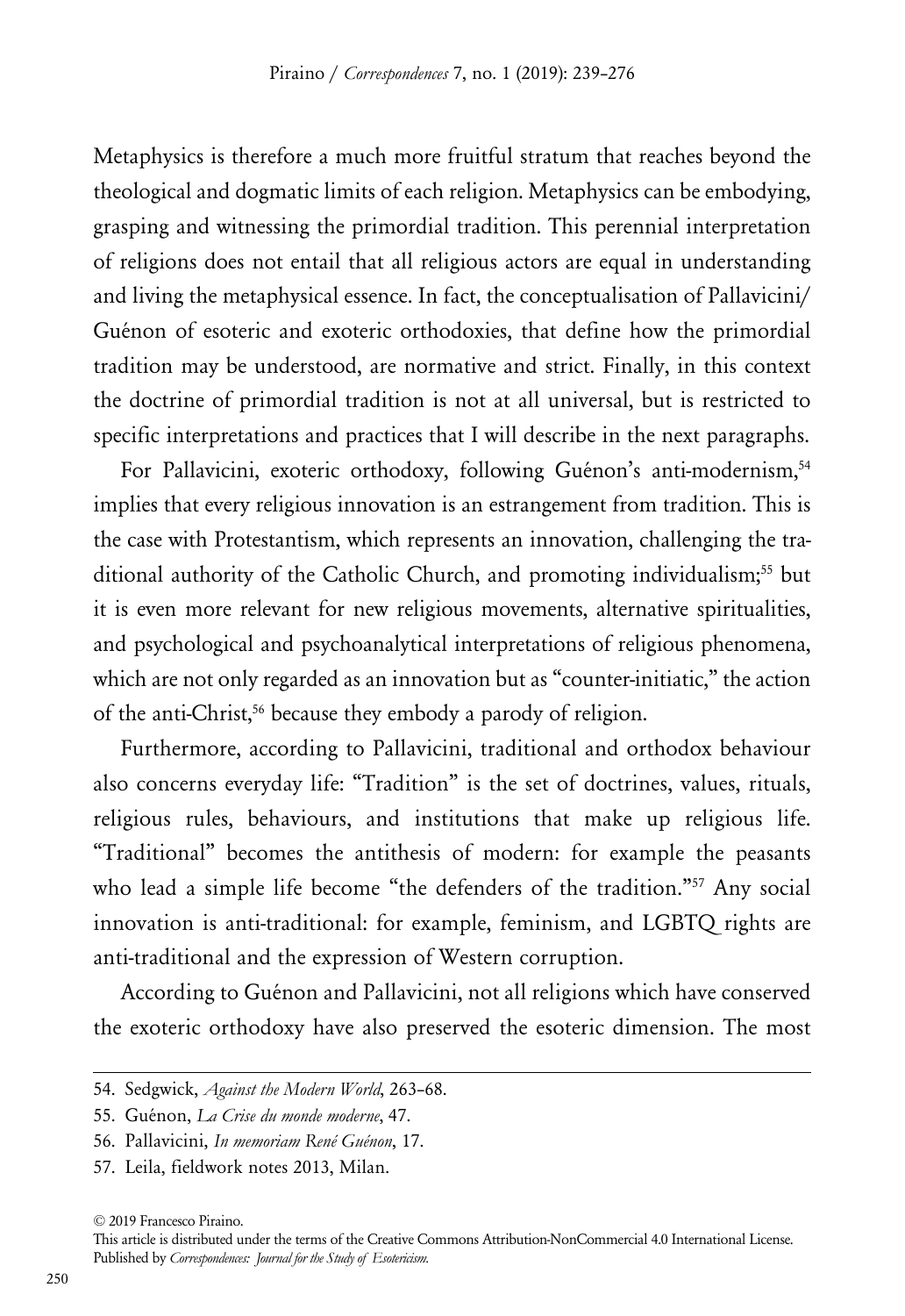important example is the Catholic Church, which lost the transmission of esoteric knowledge due to the suppression of the Templar order at the beginning of the fourteenth century.58 Hence, Catholics have access to salvation, but they cannot be initiated into the esoteric and metaphysical knowledge.

It is not always easy to understand what esoteric or metaphysical orthodoxy does entail, or the distinction between traditional and anti-traditional, orthodox and un-orthodox described by Pallavicini and his disciples. These categories are not clear-cut in the AIS and they could appear quite discretionary. In fact, these differences cannot be grasped by sociological analysis alone, rather an esoteric/ metaphysical insight is needed. Furthermore, these categories are malleable instruments in the hands of the AIS, which legitimises its own existence and delegitimises those of other competing groups.

Following the Traditionalist heritage of harsh internal confrontations among small factions competing for Guénon's legacy,<sup>59</sup> AIS is particularly severe towards other Guénonians and other European Sufi orders, while being quite open towards religious groups in Asia and the Middle East. During my fieldwork with the AIS, I heard many solemn condemnations of the Sufi orders I was studying for my research in Europe, who were accused of being anti-traditional: Shaykh Bentounes ("Alāwiyya) for his liberal and progressive views and for his desire to change Western societies;<sup>60</sup> Shaykh Nazim (Naqshbandiyya) for the New Age influence on his order;<sup>61</sup> Shaykh Mandel Khan (Jerrahiyya-Khalwatiyya) for being a psychoanalyst;<sup>62</sup> and Shaykh Hamza Al-Būdshish (Budshishiyya) for

<sup>58.</sup> Guénon, *Autorité Spirituelle et Pouvoir Temporel*, 42.

<sup>59.</sup> Sedgwick, *Against the Modern World*, 123–31.

<sup>60.</sup> Piraino, "Pilgrimages in Western European Sufism," 158.

<sup>61.</sup> As regards the possible entanglements between New Age culture and the Naqshbandiyya Hāqqaniyya Sufi order, see Nielsen, Draper, and Yemelianova, "Transnational Sufism"; Damrel, "Aspects of the Naqshbandi-Haqqani Order in North America," 115–26; Piraino, "Between Real and Virtual Communities," 93–108.

<sup>62.</sup> Piraino, "The Sufi Shaykh and His Patients: Merging Islam, Psychoanalysis, and Western Esotericism," forthcoming.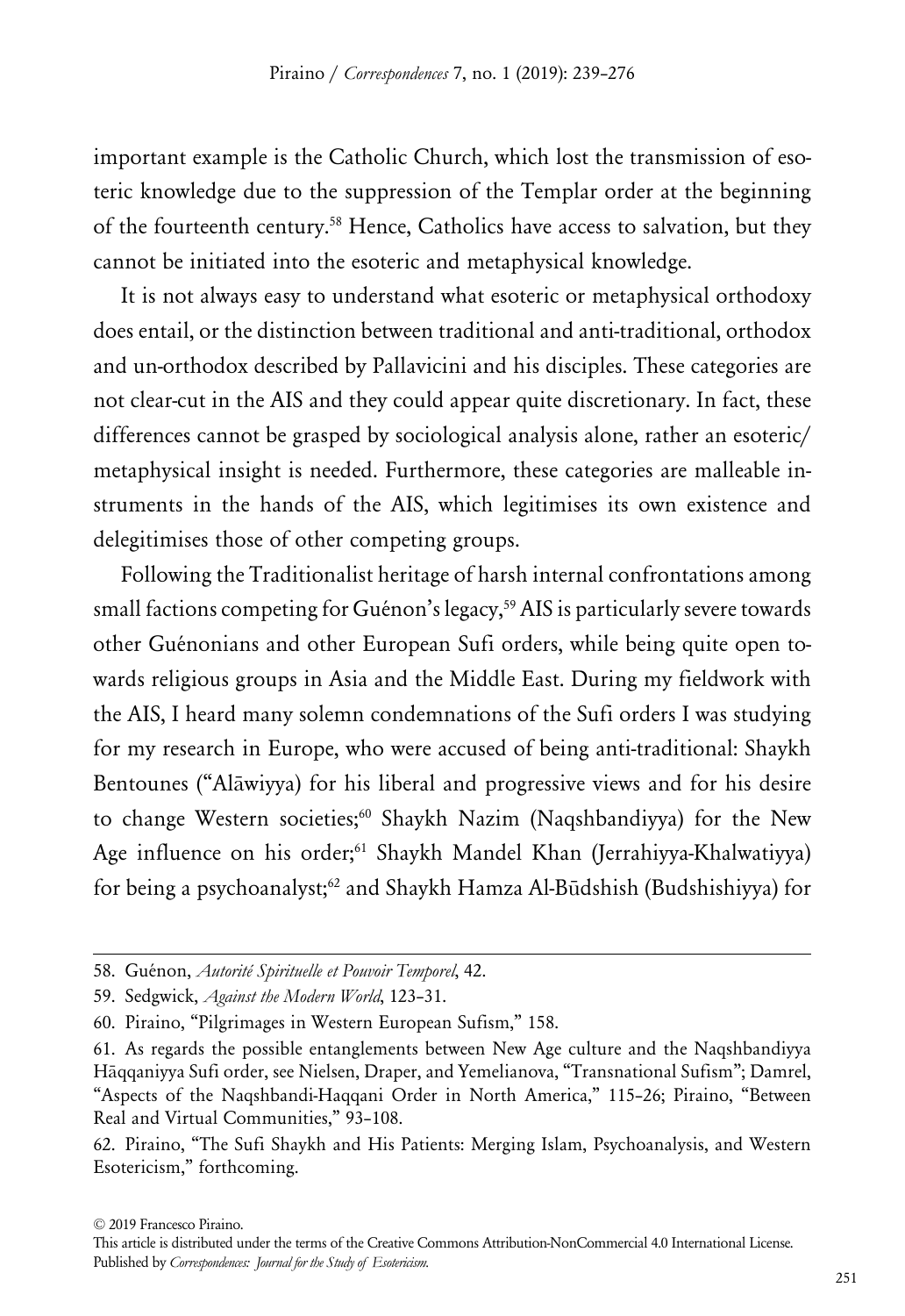problems regarding the solidity of the *silsila* (Sufi spiritual genealogy).63 Other critiques concerned Guénonian intellectuals who were accused of abandoning Guénon's work in favour of studying Ibn Arabī: "they are not only against the work of René Guénon, but it is an attack of the anti-Christ against the *taṣawwuf*, against the Primordial Tradition itself," commented a young AIS disciple.<sup>64</sup>

AIS represents itself as one of the few religious groups that still respects the metaphysical (Guénonian) orthodoxy. Similarly to Guénon's work, Pallavicini describes a sense of encirclement and solitude in the quest for esoteric knowledge in contemporary society: the spiritual crisis of the modern human being has become the "most denied of all the conspiracies."65 This is comprehensible only if we address the eschatological issue, and the consequent role of the AIS as the spiritual élite that could restore to balance the corrupted West.

AIS's eschatology is one of the most important themes in this Sufi order, although it is complex and blurred. The only certainty is "the acceleration of eschatological time," that is to say, the awareness that the end of this world is getting nearer.<sup>66</sup> The blurriness is probably due to the overlapping of Islamic and Guénonian cosmologies. The Guénonian eschatology, drawing from Hindu doctrines, describes different cosmic cycles, $67$  and we are at the end of the "cycle of iron," which will soon give way to another cycle, to another world.<sup>68</sup>

This article is distributed under the terms of the Creative Commons Attribution-NonCommercial 4.0 International License. Published by *Correspondences: Journal for the Study of Esotericism.*

<sup>63.</sup> To my knowledge there are no ongoing discussions on the legitimacy of the Budshishi *silsila*. For futher information about this order, see Chih, "Sufism, Education and Politics in Contemporary Morocco," 24–46; Dominguez-Diaz, *Women in Sufism*, *passim*; Piraino, "Les Politiques Du Soufisme En France," 134–46.

<sup>64.</sup> Fieldwork note, 2014, Milan.

<sup>65.</sup> Pallavicini, *In memoriam René Guénon*, 14. Similar ideas can be found in Guénon, *Le règne de la quantité et les signes du temps*, *passim*.

<sup>66.</sup> Yahya Pallavicini, fieldwork notes, 2014.

<sup>67.</sup> I have to underline that in Isma'ili doctrine there is an elaborate cyclical cosmology, that could recall Guénon's and Pallavicini's interpretations; on the other hand, Guénon wrote his theories of eschatology before exploring Islamic doctrines, and to my knowledge Pallavicini referred only to mainstream Islamic theology and Guénon's thought. Guénon, *Orient et Occident*. First part, ch. III, "*La superstition de la vie*", 36–46.

<sup>68.</sup> Guénon, *Orient et Occident*. First part, ch. III, "*La superstition de la vie*", 36–46.

<sup>© 2019</sup> Francesco Piraino.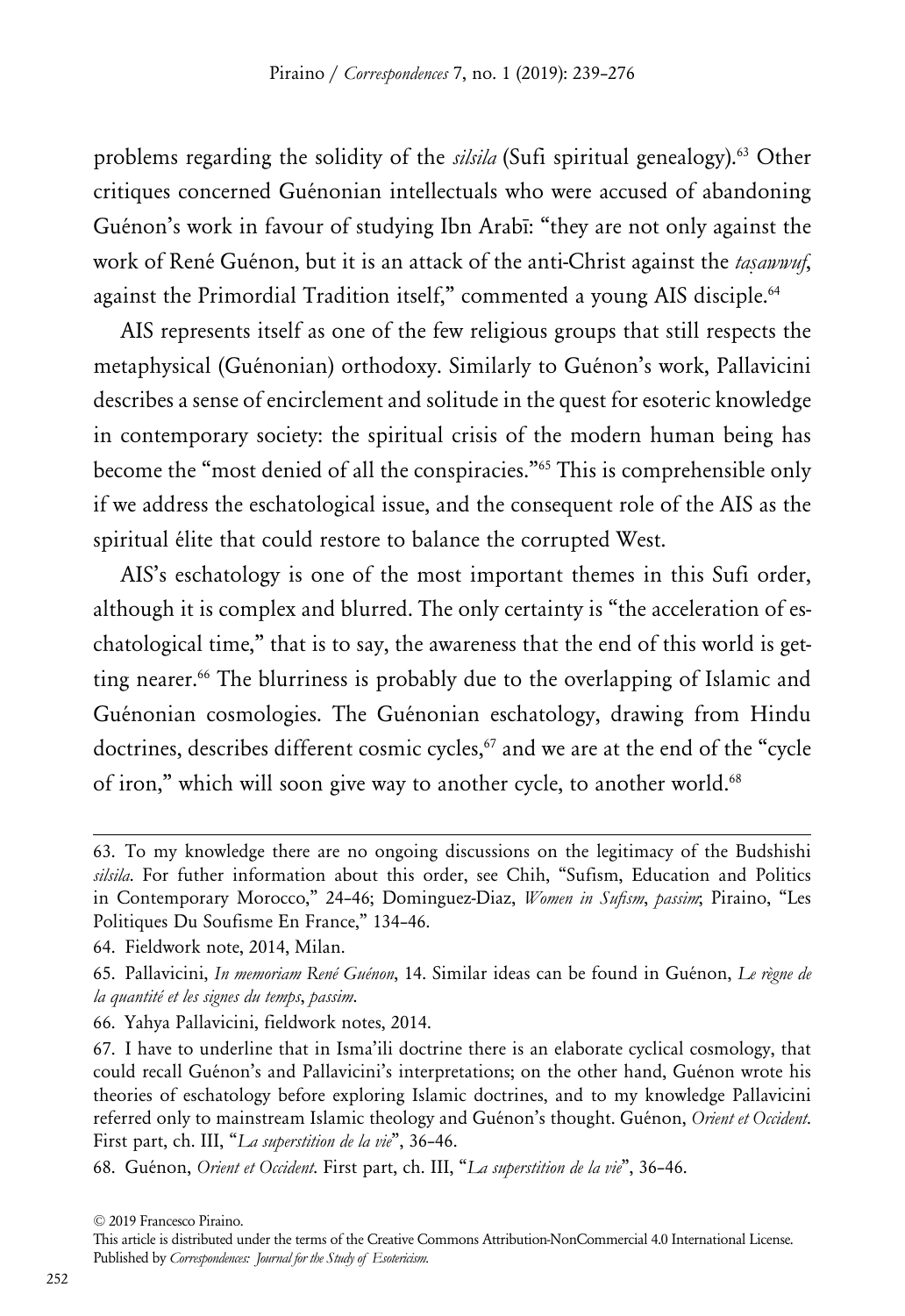According to Guénon, Europe could restore its metaphysical sources thanks to a spiritual élite, who will either guide people to salvation or postpone it.<sup>69</sup> In this perspective, the AIS proposes itself as the root of the European spiritual élite, whose aim is to guide not only the initiates but also other Europeans: "this work is the living demonstration that the intellectual élite<sup>70</sup> has taken root in the West and works to thwart the anti-spiritual hardened forces." 71 AIS is the last bastion against modernisation, the only religious movement capable of fulfilling the Guénonian prophecy of a spiritual élite saving the corrupt West.

We have to help our [Catholic] brothers in recognising the Christ, when he will come, but above all to recognise the Anti-Christ. . . . In other words, we should try to straighten this West, this Church, favouring the awareness that we are at the end, and if we do not get back on track we are going to die.72

The critique of modernity and the rehabilitation of a rejected metaphysical knowledge lost in European societies resonates with Wouter Hanegraaff's definition of esotericism as "rejected knowledge." AIS claims the re-appropriation of a lost metaphysical knowledge, inverting the stigma: rejecting the rejection. Furthermore, AIS metaphysical knowledge is absolute à la von Stuckrad: "a wisdom that is superior to other interpretations of cosmos and history...a vision of truth as a master key for answering all questions of humankind."73 Absolute knowledge that justifies, as I will show, the metapolitical engagement, a certain elitism, and the consequent sectarian organisational structures.

73. Stuckrad, "Western Esotericism," 88.

<sup>69.</sup> Ibid. Second part ch. III, "Constitution et rôle de l'élite", 85–95.

<sup>70.</sup> It must be noted that Pallavicini/Guénon, in this context, used the term "intellectual" to express a metaphysical dimension, stemming from the perspective that mystically-oriented discursive process can reveal "metaphysical" truth..

<sup>71.</sup> Pallavicini, *A Sufi Master's Message*, 17.

<sup>72.</sup> Fieldwork note, 2014, Milan.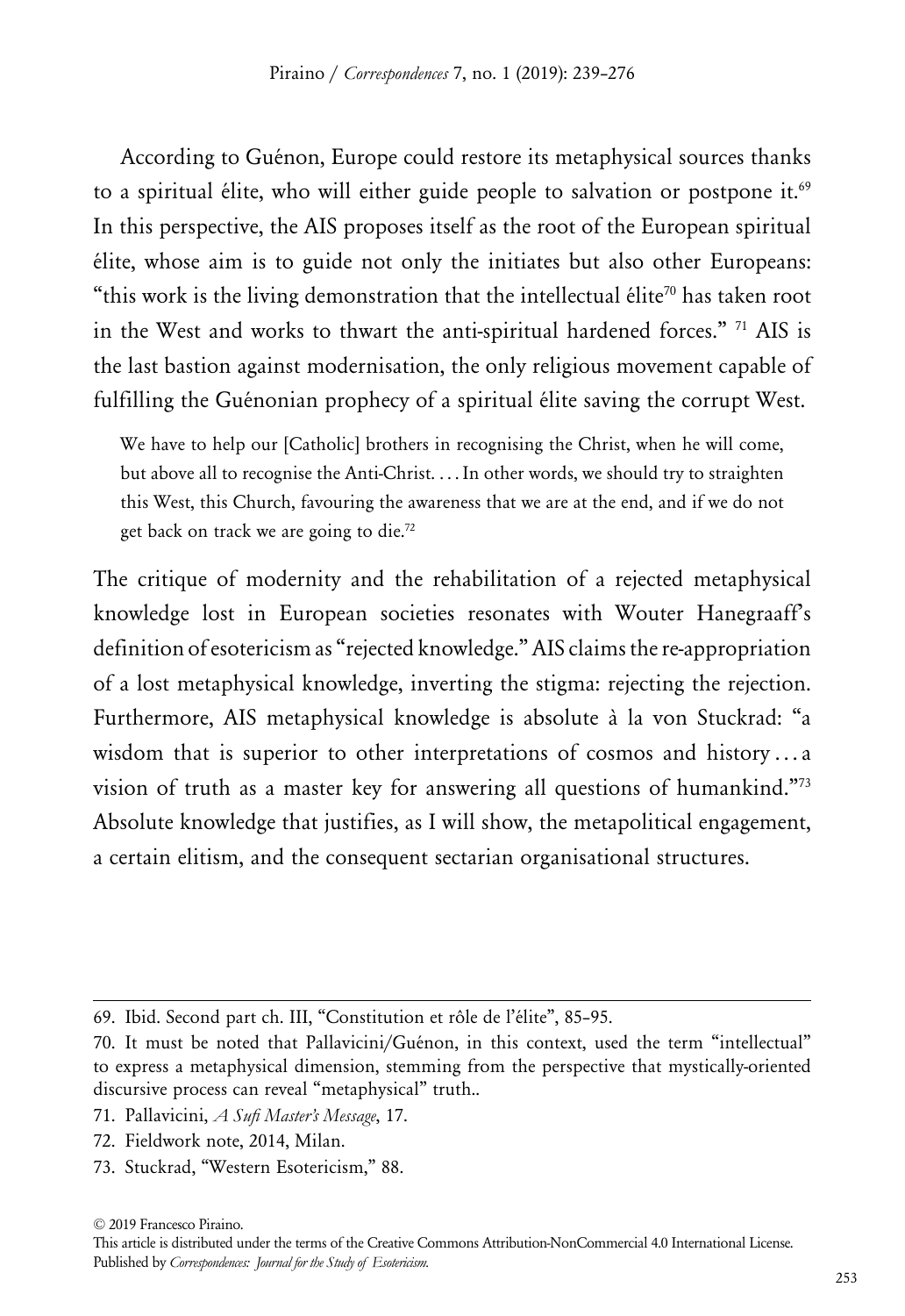#### *Activities: Metapolitics, Interfaith Dialogue, and Relations with Islamic communities*

AIS politics, defined by David Bisson as "metapolitics," are strictly connected to these doctrines.74 AIS metapolitics is a political and spiritual project that aims to influence society through the testimony of the "primordial tradition." Similar to the category of the spiritual élite, metapolitics oscillates between the idea of educating and that of inspiring but is never interested in directly changing society. For the only possible means of improving the world cannot be implemented at the level of society, of the population, of politics, not even of religion, but only by aiming at the correction of the metaphysical imbalance, through the re-establishment of the metaphysical truth. This approach has been defined as "ecumenism from above," because it is not interested in influencing the general public but is reserved for a selected few.<sup>75</sup> This metapolitics corresponds perfectly with Hugh Urban's analysis of esoteric movements as an elitist phenomenon, composed of highly educated disciples, "who wish, not to undermine existing social structures, but rather subtly to reinforce them, or else to bend and reshape them according to their own interests."76

Pallavicini's metapolitics only makes sense if we look at history through a Guénonian lens, that is, if we understand history not as a succession of political events and social developments, but as sacred history. The sacred order cannot be restored with the old political and social forms because "sacred history does not repeat."77 This implies that, according to Pallavicini, all claims of a return to the monarchy or the sultanate, representative of a traditional world, are today only infantile pretensions. The second goal of Pallavicini's metapolitics is the construction of alliances among cultural, religious, and political élites in opposition to anti-traditional forces — the influence of the anti-Christ.

<sup>74.</sup> Bisson, *René Guénon*, 10.

<sup>75.</sup> Bisson, "Soufisme et Tradition," 40.

<sup>76.</sup> Urban, "Elitism and Esotericism," 1.

<sup>77.</sup> Guiderdoni, fieldwork notes 2013.

<sup>© 2019</sup> Francesco Piraino.

This article is distributed under the terms of the Creative Commons Attribution-NonCommercial 4.0 International License. Published by *Correspondences: Journal for the Study of Esotericism.*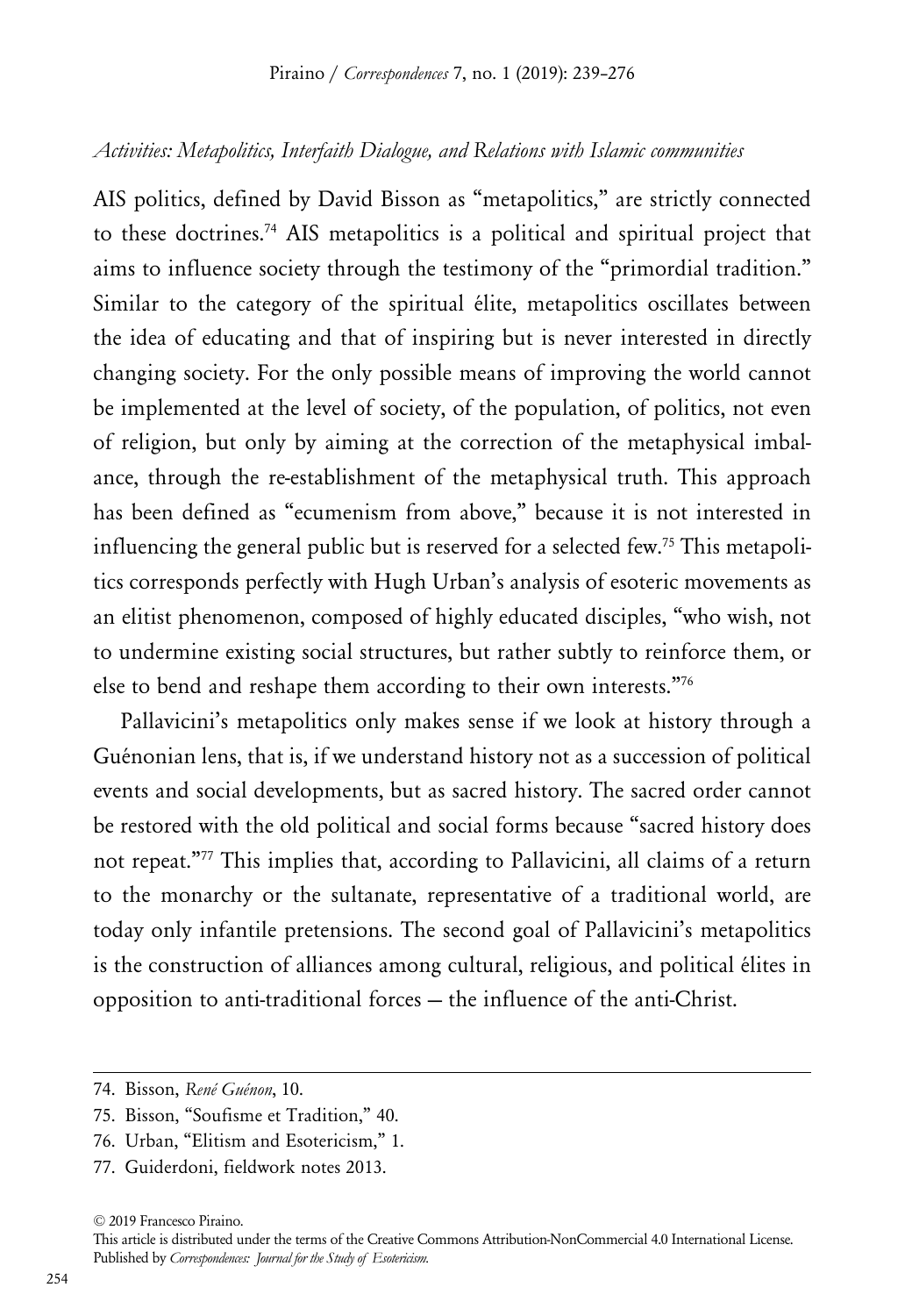As for AIS's activities to disseminate its metapolitics and metaphysics, they take place within the fields of 1) cultural activity, 2) dialogue with institutions, and 3) interreligious dialogue. These activities are only possible thanks to commercial enterprises which provide the necessary resources. These enterprises, staffed only by disciples, are: a real estate agency, a graphic company, and "Halal Italia" which guarantees the *halal label* for food products.78

The activities pertaining to the interreligious dialogue, especially involving the Jewish and Catholic communities, are the most important. The Islamic public-engagement association affiliated with AIS known as the Comunità Religiosa Islamica Italiana (COREIS) initiates interreligious meetings, despite its small number of members, that are on a national and international scale. In contrast and unsurprisingly, AIS's interreligious dialogue is rather theoretical: no meeting takes place without debating the unity of religions, and without condemnation of relativism-atheism and religious syncretisms.

"The only true interreligious dialogue is the monologue, where the only voice is that of God," where the only voice resembles that of Guénon, who provides the framework and the fabric of the dialogue.<sup>79</sup> This explains the tension within the *ṭarīqa*, between a dialogue that seeks to inspire and one that seeks to teach. To use a disciple's words: "We are here on a razor's edge. We must not fall into the presumption of teaching to the Church the metaphysics, our task is to guide and inspire."80

A good example of this "ecumenism from above,"81 interested in influencing a selected few rather than the general public, is an interreligious event I attended in Milan in January 2014: "The Temple of Abraham." In a beautiful public building in the centre of Milan, prominent figures such as the American Consul Kyle Scott, Rabbi Rav Marc Schneier from New York, and the President of

<sup>78.</sup> Complying with Islamic dietary laws.

<sup>79.</sup> W. Pallavicini, 2013 fieldwork notes.

<sup>80.</sup> Jebril, 2013 fieldwork notes.

<sup>81.</sup> Bisson, "Soufisme et Tradition," 40.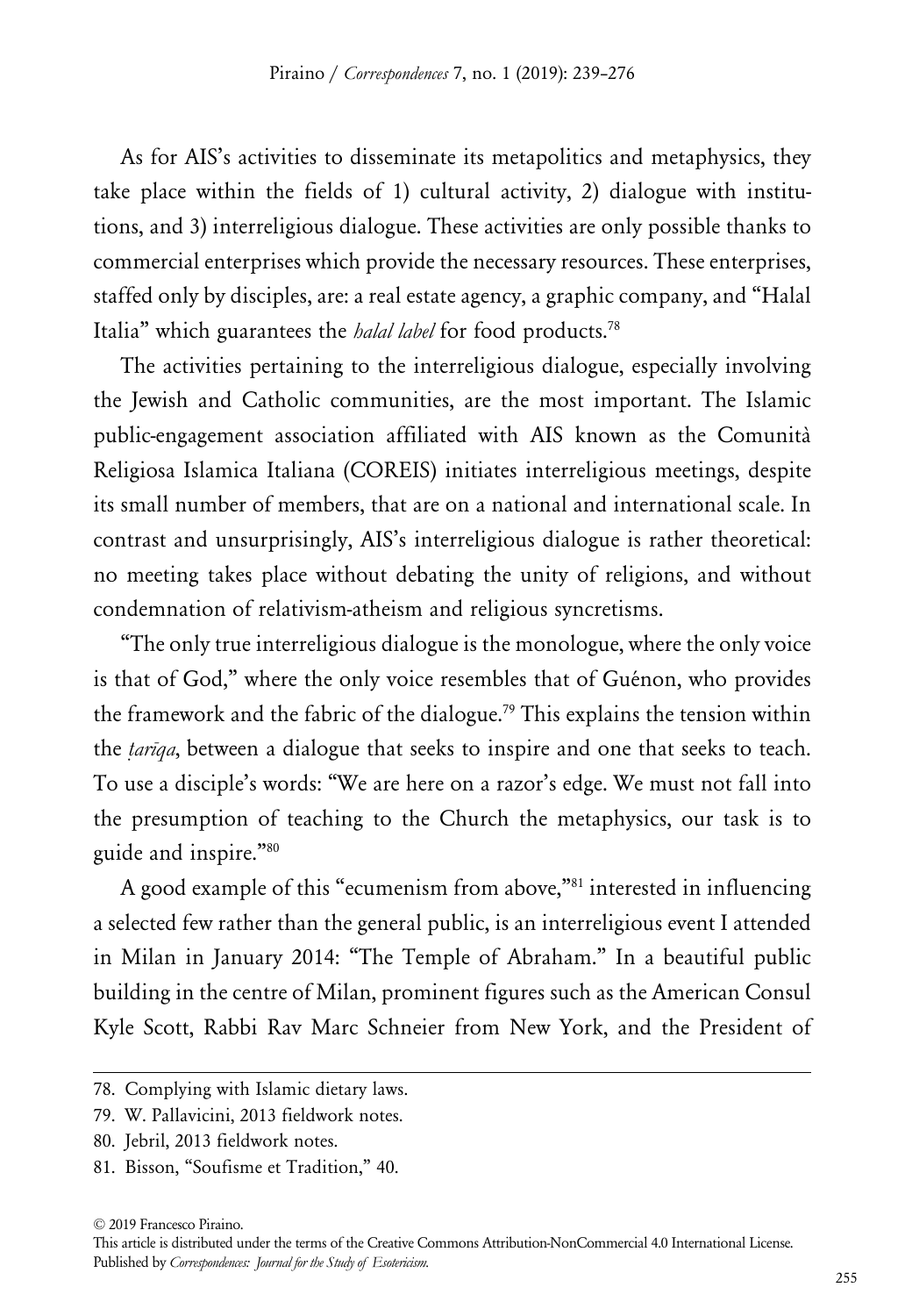Milan district Guido Podestà, engaged in interfaith dialogue. However, despite an extensive and expensive publicity campaign (they bought an entire page of the *Corriere della Sera*, one of the most important Italian newspapers), an audience was almost absent.

During the last thirty years, the AIS, despite limited economic resources and few disciples, has been creating important relations with national and international institutions (Ministry of Interior, Ministry of Education), with the Catholic Church, and with the Jewish community. Just to give an idea, during my fieldwork in 2013 and 2014, the AIS organised interreligious dialogue events at the Italian and French parliaments. Considering the small number of disciples, fewer than one hundred, AIS's efficiency is impressive.

A certain distance from the general public is not problematic *per se*, in fact interreligious and intercultural dialogue can be promoted at many levels. On the other hand, it is counterproductive for the AIS to present itself — as the COREIS — to the Italian government as the main representative of the Italian Islamic community, proposing legal agreements in the name of all Italian Muslims.<sup>82</sup> COREIS claims to represent more than five thousand Muslims living in Italy, 83 but when I discussed this number with Yahya Pallavicini, underlining that in six months of fieldwork with the AIS and the COREIS I kept on meeting the same eighty disciples, Yahya replied that the five thousand Muslims are not directly affiliated to the COREIS, but are those who collaborate in some activities with the COREIS without other affiliations.<sup>84</sup>

AIS's elitism has produced strong tensions in the relationship with other Italian Islamic organisations, such as the UCOII,<sup>85</sup> aggravated by AIS's Guénonian language. Pallavicini was perceived not only as distant from the

<sup>82.</sup> Bombardieri, *Moschee d'Italia*, 16.

<sup>83.</sup> Pallavicini, *A Sufi Master's Message*, 17.

<sup>84.</sup> Interview with Yahya Pallavicini, Milan 2014.

<sup>85.</sup> Unione delle comunità e organizzazioni islamiche in Italia (Union of Islamic communities and organisations in Italy).

<sup>© 2019</sup> Francesco Piraino.

This article is distributed under the terms of the Creative Commons Attribution-NonCommercial 4.0 International License. Published by *Correspondences: Journal for the Study of Esotericism.*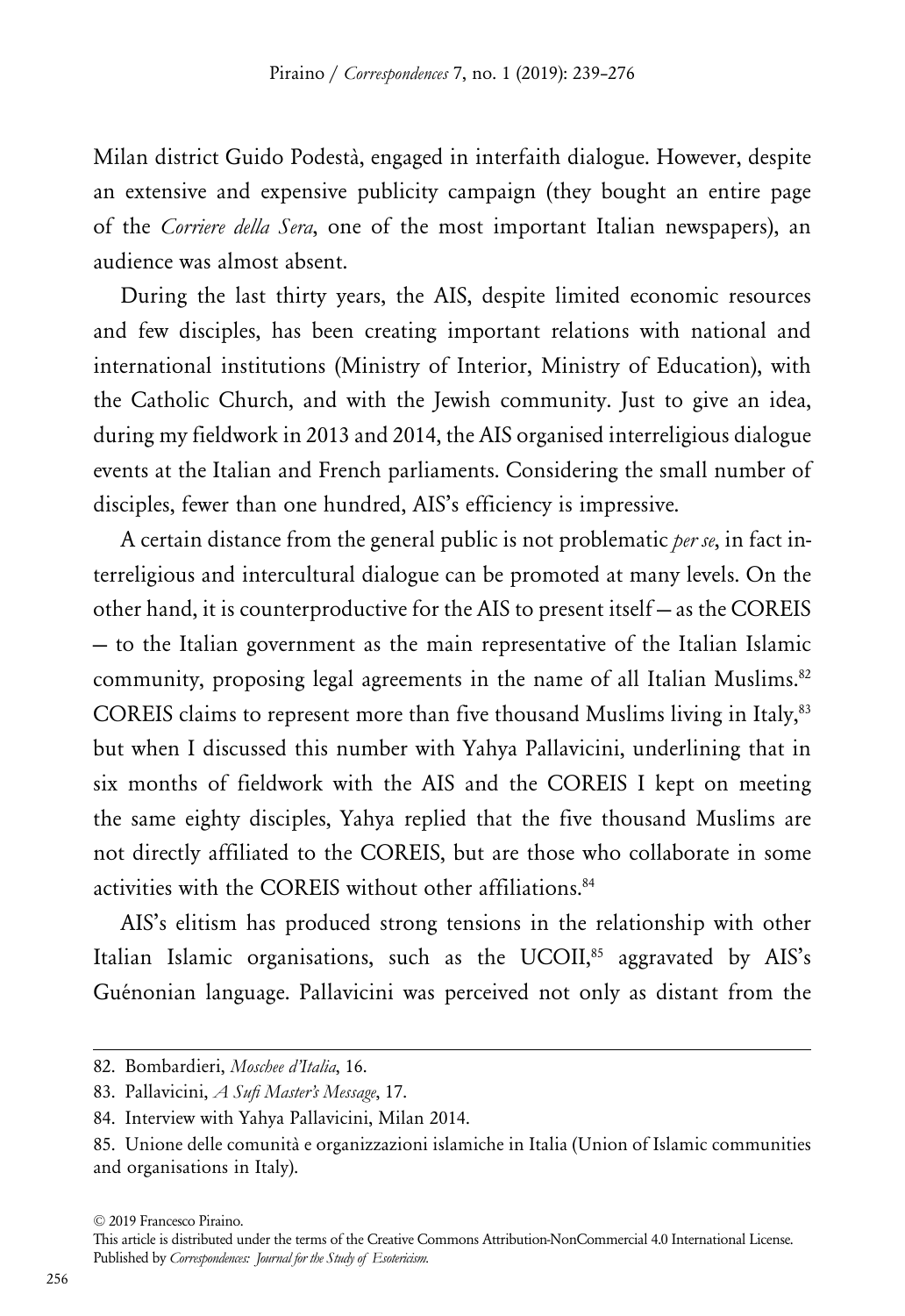problems of Muslim migrants, but also as non-orthodox due to his (Western) esoteric language.86 Finally, the separation between the AIS and other Islamic communities is evident in the management of the Al Wahid Mosque in Milan. This mosque, the property of the Pallavicini family, is formally open to Muslims of all nationalities,<sup>87</sup> but despite that, in six months of fieldwork I witnessed the participation of non-AIS Muslims in the Friday prayer only once, the week after I pointed out to an AIS disciple the absence of other, non-AIS, Muslims.

The tension between the AIS and other Italian Muslim communities clearly has a doctrinal dimension, since both Guénonian esotericism and Sufism are regarded by some Muslims as heterodox, but it has also a political dimension; in fact, discrediting political opponents could be a strategy to gain authority in the representation of Islam with Italian political institutions.<sup>88</sup> As mentioned before, Pallavicini's son and the current Shaykh, Yahya, is experiencing a turning point — Islamising the Sufi order, and patching up relations with other Italian Islamic communities.

#### *Rituals: Intellectualisation and Verbalisation*

Every week AIS disciples gather at the mosque-*zāwiya* for the Friday prayer. Depending on the availability of the disciples, between twenty and forty people participate. The heart of the meeting is the *khutha*, the speech of the imam in Italian, including a short formula in Arabic. Imams take turns, and every week a new imam leads the prayer; even the youngest are called to perform the role of imam. Guiding the prayer and making the sacred speech is indeed envisaged as a kind of *rite de passage* for Pallavicini's disciples. Usually the imam reads a text rich with Qur'anic, Sufi, and Guénonian quotations. The speech is very solemn

<sup>86.</sup> Sedgwick, *Against the Modern World*, 139.

<sup>87.</sup> <http://www.coreis.it/wp/moschea-al-wahid/>, accessed March 22, 2019.

<sup>88.</sup> A similar case is the American Naqshbandiyya Hāqqaniyya, which in order to reinforce its political role accused other Muslim communities of radicalism. Dickson, "An American Sufism: The Naqshbandi-Haqqani Order as a Public Religion," *passim*.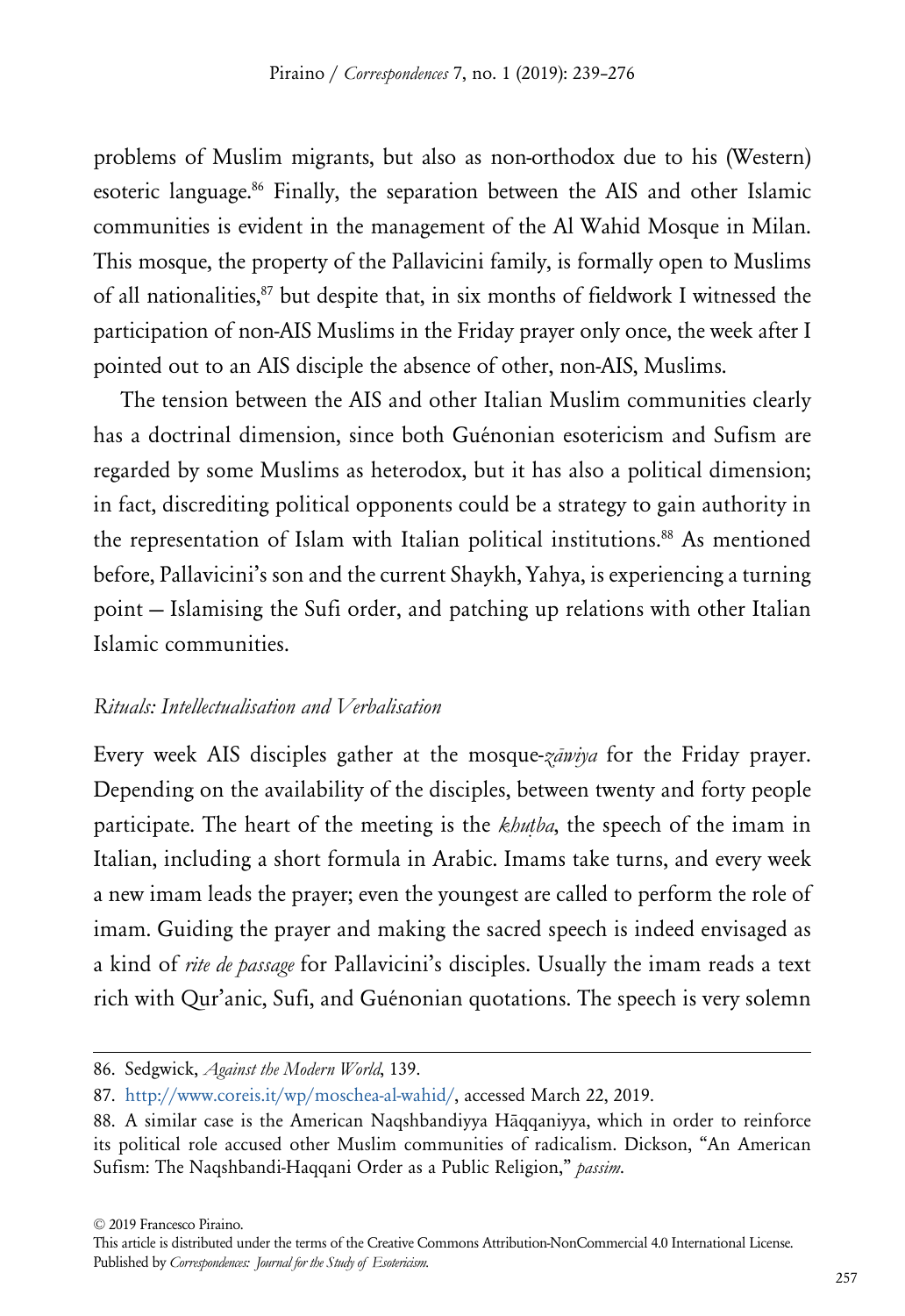and precise, there is no room for improvisation or errors. Most imams also give bibliographic references. After the *khuṭba* there is a debate or discussion and updates on the metaphysical doctrines and metapolitical activities, which usually lasts in total between two and four hours.

A monthly meeting brings together all Italian and French disciples; it starts on Saturday night with a dinner and a *dhikr* (repetition of the names of God), and ends on Sunday afternoon. Once a year, the AIS organises a nine-day spiritual retreat in the Alps between France and Italy. AIS leaders gave me the opportunity to attend weekly meetings and participate in the annual spiritual retreat; however, I was not permitted to participate in the monthly meetings, where the community *dhikr* is practiced. The community *dhikr*, which I attended only on the occasion of the spiritual retreat, is "protected" by disciples because it is considered a very intimate moment.

The intellectual dimension of AIS is preponderant, and all rituals are performed solemnly. Enthusiasm, joy, and spontaneity are frowned upon. Even at the end of the prayer or at the end of the *dhikr*, when the disciples greet each other, formulaic greetings are solemnly repeated while shaking hands. The most important feature of the European *ṭarīqa* Aḥmadiyya-Idrīsiyya Shādhiliyya is undoubtedly the intellectual nature of its ritualistic conduct: talking, debating, discussing are the most important rituals. This is also emphasised by the choice of clothing, since the traditional clothing, such as *djellaba*, 89 is worn both for rituals (*dhikr*, prayer*)* and for metaphysical discussions. During the nine days of spiritual retreat there was only one community *dhikr*, the rest of the time being dedicated to debates. On some occasions, the speeches became almost academic: for example, during the spiritual retreat a disciple described all the various possible etymologies of the word Sufism, which can be easily found in any introductory book on Sufism; furthermore, other disciples studied, displayed, and discussed newly published books on Sufism and esoteric literature.

<sup>89.</sup> A long, loose-fitting unisex outer robe.

<sup>© 2019</sup> Francesco Piraino.

This article is distributed under the terms of the Creative Commons Attribution-NonCommercial 4.0 International License. Published by *Correspondences: Journal for the Study of Esotericism.*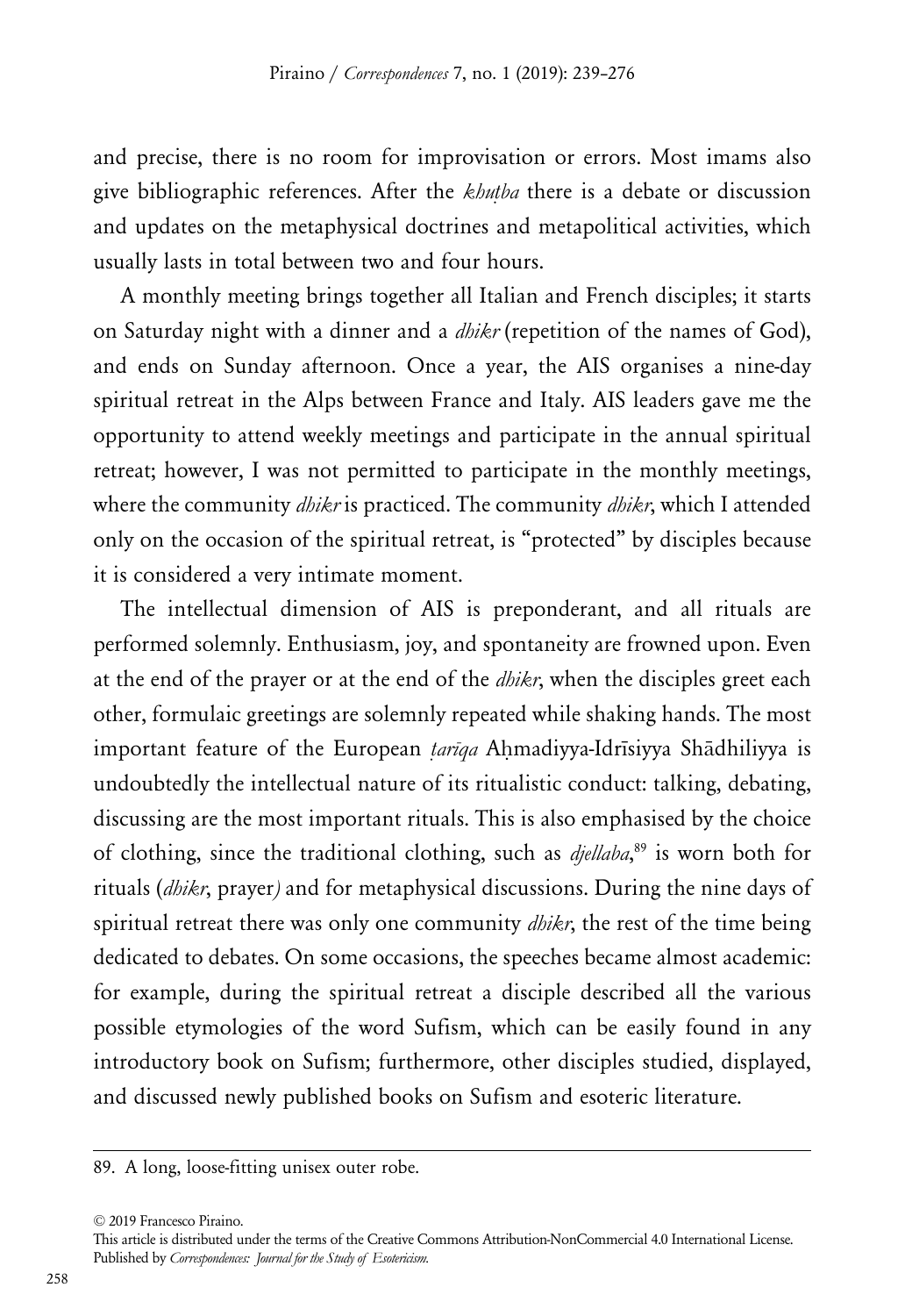The intellectualisation and verbalisation of Sufism is evident also when looking at the induction of new disciples into this order. The future disciple must read René Guénon's books, as well as texts by the founding master of the order, Ahmad Ibn Idrīs. Subsequently, the teachers, through a discussion, will check whether the disciple has intellectually and spiritually assimilated the Sufi metaphysical principles. Intellectual and spiritual verification through discussion is the main instrument that Sufi masters use to understand the spiritual state of disciples. During community meetings, disciples are invited to speak, comment, and reflect. Amina, a 50-year-old disciple, explains:

I think we do not realise ... it happened to me too ... I realised that maybe I repeated the same concept forty times.... Unfortunately, when you are invited to speak, you cannot be excused. Nobody is going to kill you obviously, but the principle is that in a certain way you should favour the circulation of a blessing, a *baraka*, and so when you are invited to speak, the Master wants to test you. It's to check your inner state. So, if you do not say anything  $\dots$  it's worse. Because we should always have this connection with the principle.<sup>90</sup>

The intellectual/verbal approach is predominant not only because the majority of disciples graduated in philosophy or human sciences, or because they became Sufis thanks to Guénon's interpretation of reality, but because it constitutes the main ritual itself. As Amina explained, the circulation of the *baraka* (spiritual blessing) passes through the intellectual and metaphysical discussion.

# *Organisational Structures: Homogeneity, Solidity and Tension*

We can describe AIS's organisational structure by noting their homogeneity, opacity, solidity, and strong internal and external tensions. At the socio-biographical level, AIS is particularly homogeneous: disciples have a middle-class background and most of them are well educated. All of them are white Europeans (either Italian or French), with the exception of Pallavicini's wife who is Japanese.

<sup>90.</sup> Amina, interview 2013.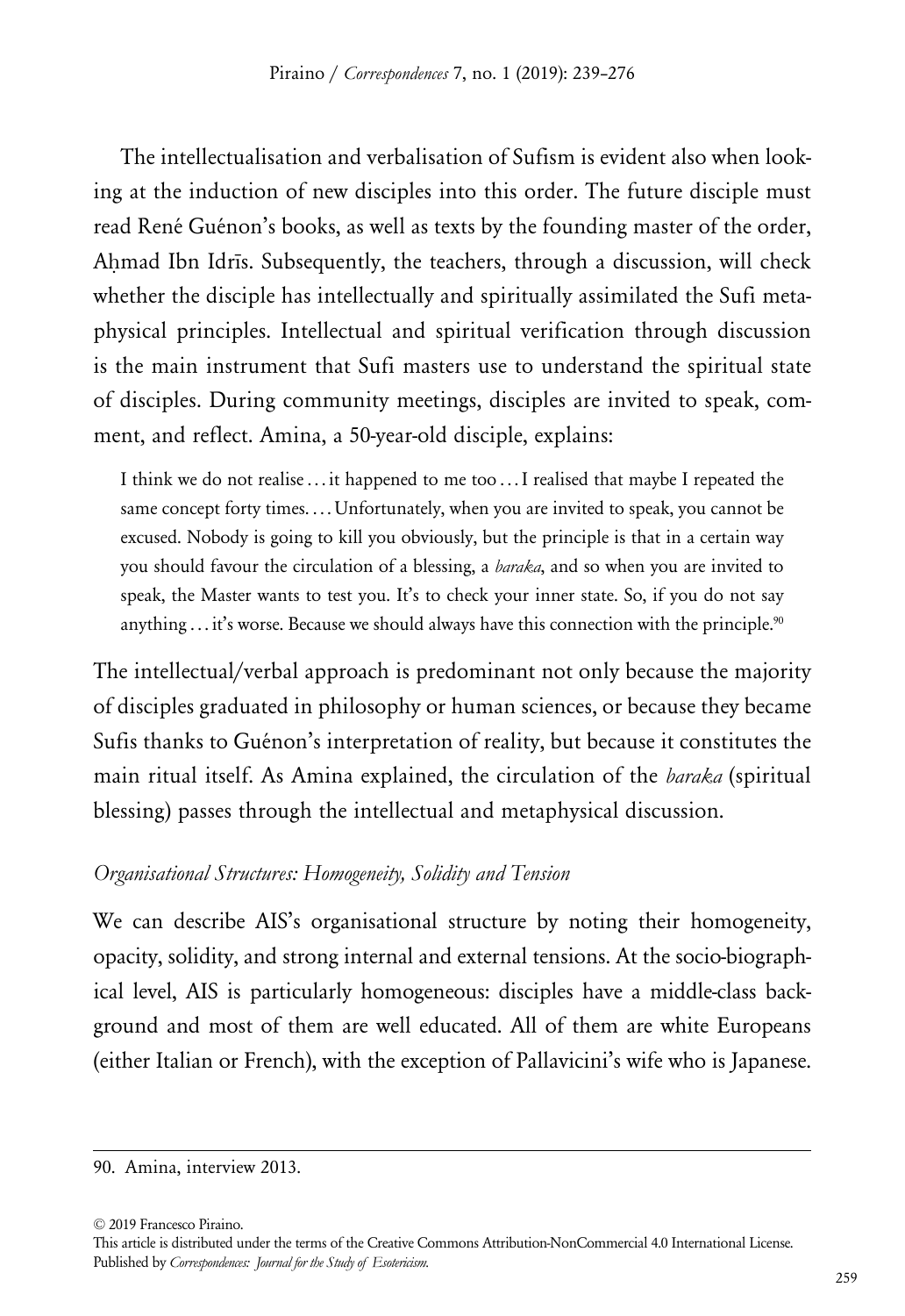The opacity of this Sufi order is evident in the relation between the "stage" (official narratives) and the "backstage" (informal narratives). AIS tries to manage its image and to hide its informal narratives — or, using Goffmanian categories,<sup>91</sup> AIS aims at "maintaining expressive control," that is, to strictly control the impressions it gives to others. A good example of this control is that over smoking. Generally, smoking cigarettes is frowned upon and disciples are discouraged from smoking. Yet there was always a small group of unrepentant smokers in every Sufi order I visited in Europe.<sup>92</sup> Hence, a small group of disciples looked for a "hidden" place where they could smoke unobserved, and I joined them. In these backstage places, informal narratives took place, which in the case of other orders provided me with a different perspective on the formal and official narratives. Despite knowing for sure that there were a few smokers in the AIS, however, I never had access to this kind of backstage area in the way I did with other orders, because interacting with me, even backstage, was always an initiatic test. Using Pallavicini's language, AIS disciples were afraid to "fall into psychologism," that is the tendency to discuss personal emotions and interpretations, rather than embodying the "primordial tradition." That is why AIS disciples have homogenous and opaque narratives, maintaining expressive control, in order to "witness the metaphysical message."93

Another organisational characteristic is solidity, which is due to strong tensions with the surrounding society. Good behaviour is exalted and bad behaviour severely condemned. Disciples control and criticise each other. Even the private lives of the disciples are examined by all other disciples during the community's ritual discussions. The good disciple must live according to principles that organise his/her entire existence around the *ṭarīqa*. AIS's activities are usually considered initiatic tests by its disciples.

93. Yahya Pallavicini, fieldwork notes 2014.

<sup>91.</sup> Goffman, *The Presentation of Self in Everyday Life*, 111.

<sup>92.</sup> During my PhD fieldwork I worked with the Sufi orders ʿAlāwiyya, Būdshīshiyya and Naqshbandiyya Hāqqaniyya. Piraino, "Le Développement Du Soufisme En Europe. Au-Delà de l'antinomie Tradition et Modernité," *passim*.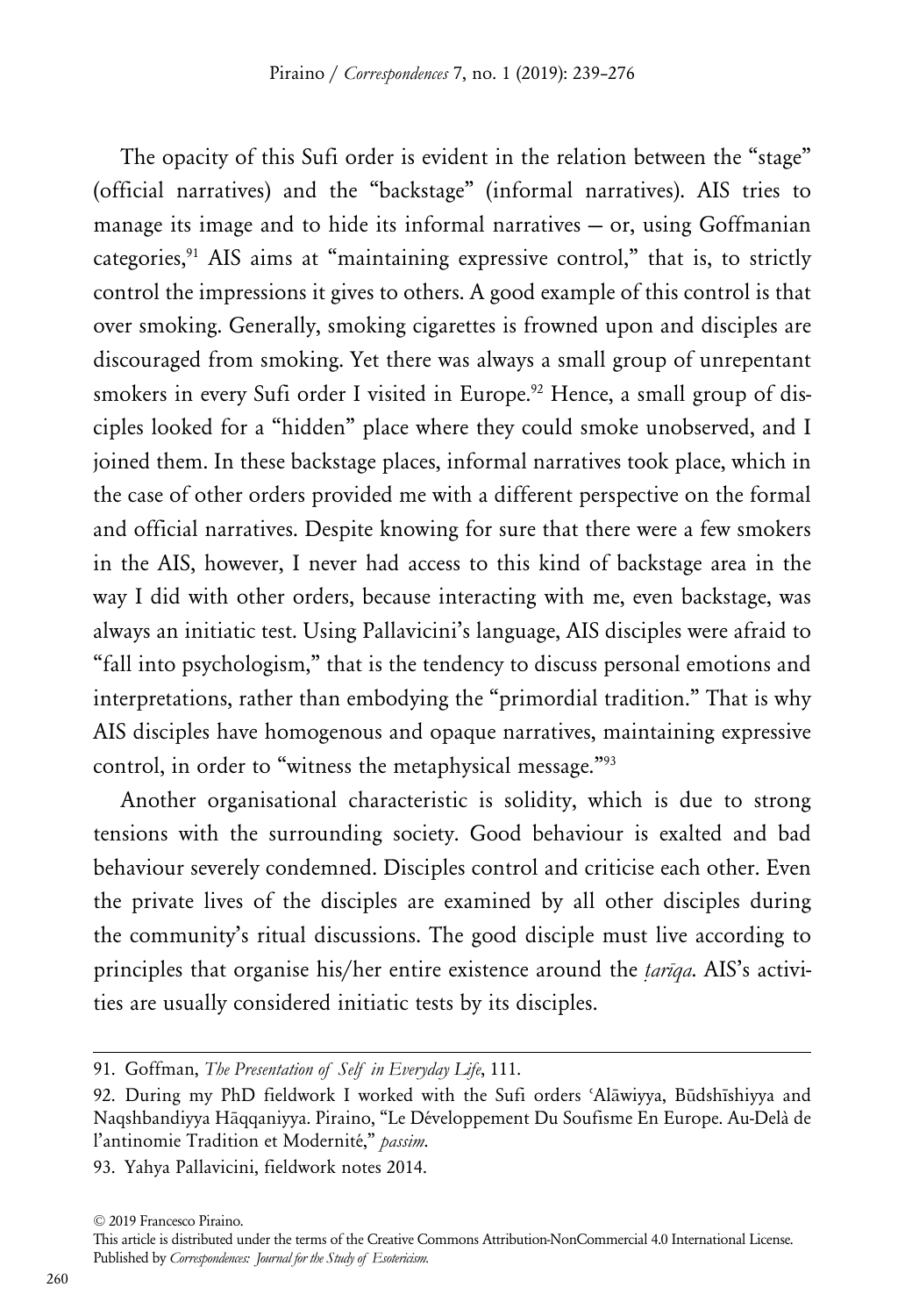A good example of this control and internal tension is the regulation of marriage. The disciple cannot marry whoever he/she wants. The husband/wife of the disciple must share the metaphysical vision (not the religious confession) of the *ṭarīqa* as well as the political and economic commitment to it. I knew two disciples who divorced because of the pressure from the *ṭarīqa*. One of them, Abdel, explained to me that there are rules to respect, a coherence to follow, for example "one cannot marry a psychoanalyst"; indeed, in the Guénonian interpretation, psychoanalysis is considered to be anti-traditional / counter-initiatic, and thus a diabolical parody of spirituality.<sup>94</sup> Hussein, meanwhile, did not want to leave his wife and consequently had to abandon the AIS. Anyone who threatens the strength of the *ṭarīqa*, including wives and husbands, is ostracised.

The intense atmosphere is actually a *modus operandi* of this *ṭarīqa*. Internal tensions unite disciples as a whole. In several months of ethnographic fieldwork, I witnessed many public reprimands from Pallavicini towards disciples. Some of them were relatively trivial, for example, Mansour was publicly criticised for scolding a teammate after losing the interfaith football game and Fatih for excessive use of his smartphone. Others' reprimands were harsher, for example some of them were accused of being a failure in the spiritual sense. "You have already done the pilgrimage to Mecca, but you behave as if you have never been there. You're not worthy of this spiritual level."<sup>95</sup> External tension is due to the eschatological mission, previously described, which counteracts the forces of the Anti-Christ that are at play.

From a sociological point of view, the AIS conforms perfectly to the sect ideal-type. It is composed of a voluntary group which is coherent and strives to be homogeneous,<sup>96</sup> it possesses an aristocratic spirit,<sup>97</sup> and it is in tension with

<sup>94.</sup> Guénon, *Le règne de la quantité et les signes du temps*, 227–34.

<sup>95.</sup> Yahya Pallavicini, fieldwork notes 2014.

<sup>96.</sup> Troeltsch, *Die Soziallehren der christlichen Kirchen und Gruppen*. Ch. 9: "Das Absolute Gottens und naturrecht und die sekten," 621–53.

<sup>97.</sup> Weber, *Sociologie des religions*, 410.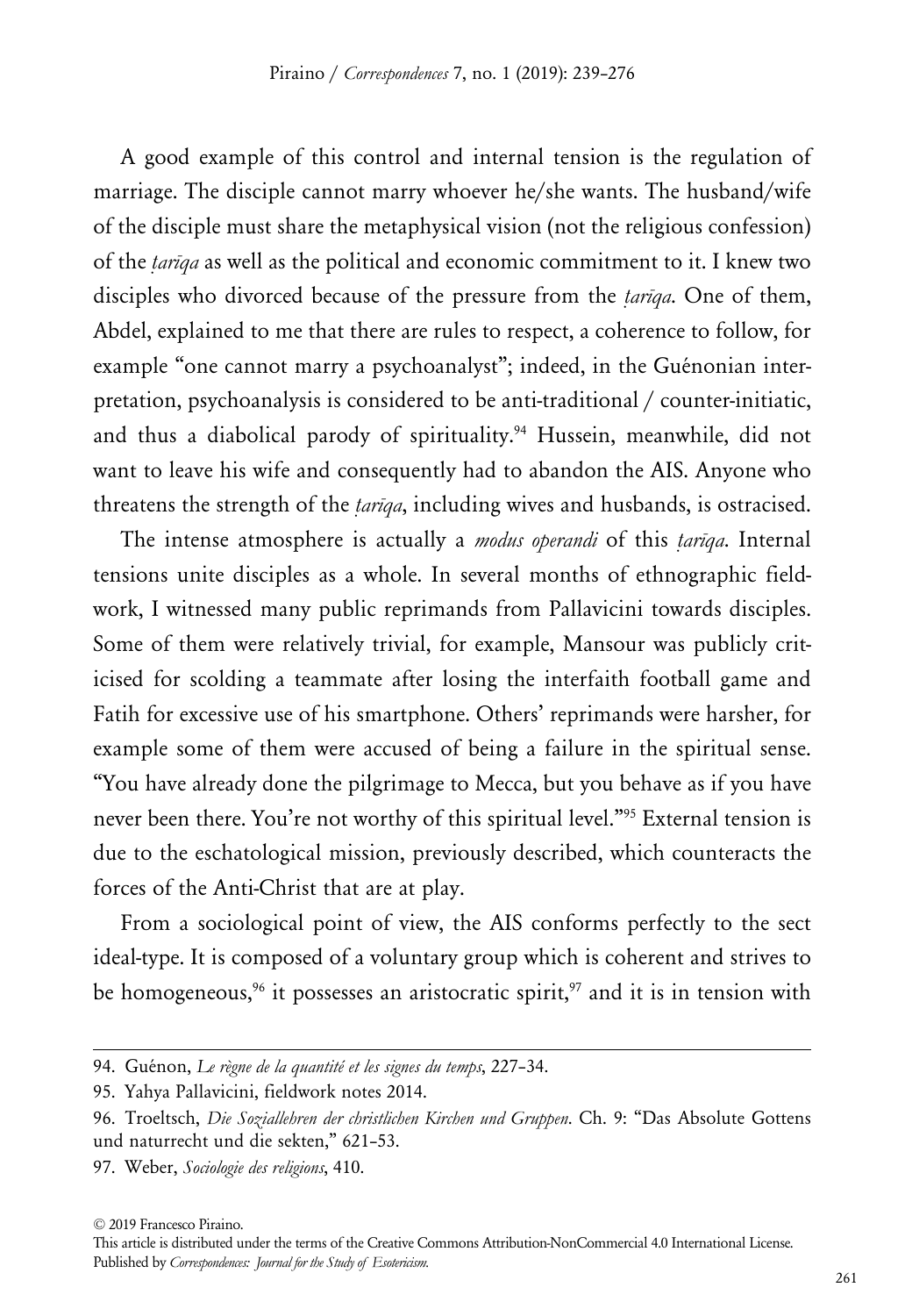the surrounding environment;<sup>98</sup> finally, the AIS represents for its disciples the primary source of identification.<sup>99</sup> These characteristics of the sect ideal-type are closely connected to the "absolute" and "rejected" knowledge that explains the tension with the surrounding society, favours homogeneity and solidity, and justifies both the sense of encirclement and the aristocratic spirit in opposition to a decadent world.

# **The De-esotericisation of the A**ḥ**madiyya-Idrīsiyya Shādhiliyya**

As I have shown, Guénonian "form of thought" shaped the AIS, which could be described as an esoteric religious movement, using different definitions from Hanegraaff's "rejected knowledge" to Stuckrad's "absolute knowledge." Furthermore, I argued that these categories could be perceived also in AIS's rituals and organisational structures.

Starting from the 2010s, the AIS has been living through an important change: a gradual opening to the currents and sources of knowledge. "De-esotericisation" here is understood as the process of expanding the Guénonian contours that set the framework discussed in the previous sections, since Guénon's notion of esotericism had strictly defined the AIS's forms of thought and practice. The metaphysical "absolute knowledge" is gradually opening up to other forms of perspectives drawn from, for example, more traditional Sufi and Islamic knowledge, but is also shifting toward social and natural sciences. Finally, the sectarian dimensions described above, such as the tension with the surrounding societies, are slowly diminishing. This gradual opening up started with Abd Al Wahid Pallavicini, but it was boosted by Shaykh Yahya (Pallavicini's son) and Bruno Guiderdoni, *khalīfa* (local spiritual leader) in France. Shaykh Yahya Pallavicini was born in 1965 and spent part of his youth between Switzerland, Japan (his mother's country) and Italy, where he studied. Bruno Guiderdoni is

<sup>98.</sup> Stark and Bainbridge, "Of Churches, Sects, and Cults," 123.

<sup>99.</sup> Wilson, *The Social Dimensions of Sectarianism*, 1–2.

<sup>© 2019</sup> Francesco Piraino.

This article is distributed under the terms of the Creative Commons Attribution-NonCommercial 4.0 International License. Published by *Correspondences: Journal for the Study of Esotericism.*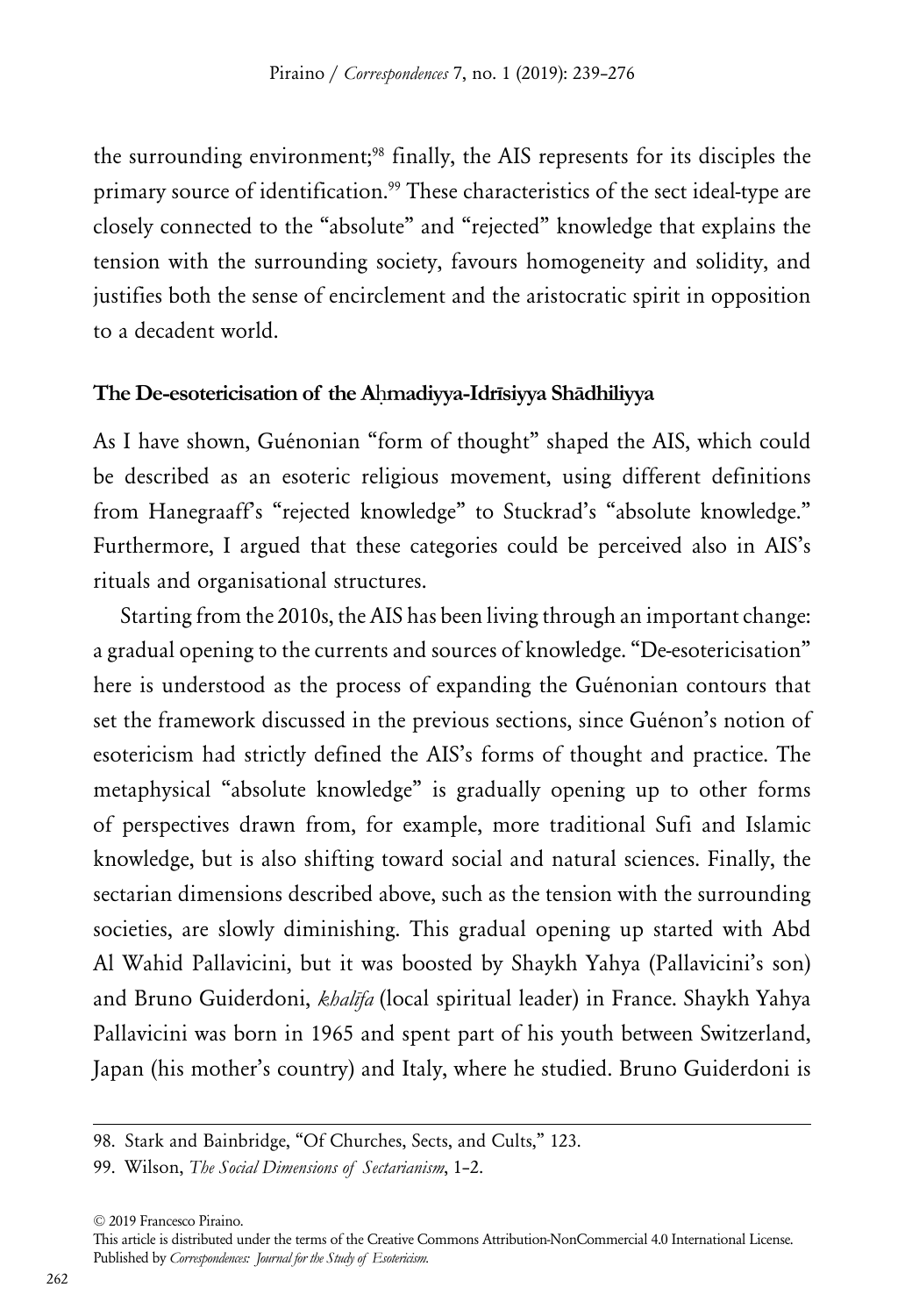one of the most important Muslim scientists working on the dialogue between Islam and science.100

On several occasions AIS disciples stressed the extraordinary importance of my presence  $-$  as a researcher  $-$  among them, which would have been unimaginable a few years ago.101 In fact, according to Guénon's interpretations, social and human sciences dealing with religious phenomena are an instrument of the war against the traditional spirit.<sup>102</sup> Shaykh Yahya emphasised that the AIS is formed by "hawks and doves," the first would prefer to stick to the Guénonian esoteric message and to continue the intellectual debates (the vertical dimension), while the latter would prefer an opening outward in order to perform / embody the esoteric message through activities in society, such as interreligious and intra-religious dialogues (the horizontal dimension).<sup>103</sup>

I ask myself if it's not necessary to insist on the horizontal dimension, after having insisted for years on the metaphysical dimension. I wonder also ... if a change of pace is not necessary. Hence, I am asking you to help us in translating our esoteric language into something lower  $-$  sociological  $-$  that allows us to improve our horizontal communication.<sup>104</sup>

This opening does not concern only social sciences and communication with a wider public, but involves also the natural sciences. For Guiderdoni the dialogue between science and religion is now not only possible but also fruitful and serves the desire

to deepen the mystery of God, to make it even bigger through the dialogue between science and religion. The purpose of this dialogue for me is to increase our astonishment with God. It is here, the spiritual goal.<sup>105</sup>

- 104. Abd Al Wahid Pallavicini, fieldwork notes July 2013.
- 105. Guiderdoni 2013, interview.

<sup>100.</sup> For his thought, see Bigliardi, "The Contemporary Debate on the Harmony between Islam and Science," 167–86; Piraino, "Bruno Guiderdoni—Among Sufism, Traditionalism and Science," 21–24.

<sup>101.</sup> For example, until the 2010s prominent scholars working on contemporary Islam complained about the difficulty of giving a lecture without AIS's metaphysical interruptions — personal communication with Professor Massimo Campanini and Professor Stefano Allievi.

<sup>102.</sup> Guénon, *Symboles fondamentaux de la science sacrée*, 5.

<sup>103.</sup> Yahya Pallavicini, fieldwork notes July 2013.

<sup>© 2019</sup> Francesco Piraino.

This article is distributed under the terms of the Creative Commons Attribution-NonCommercial 4.0 International License. Published by *Correspondences: Journal for the Study of Esotericism.*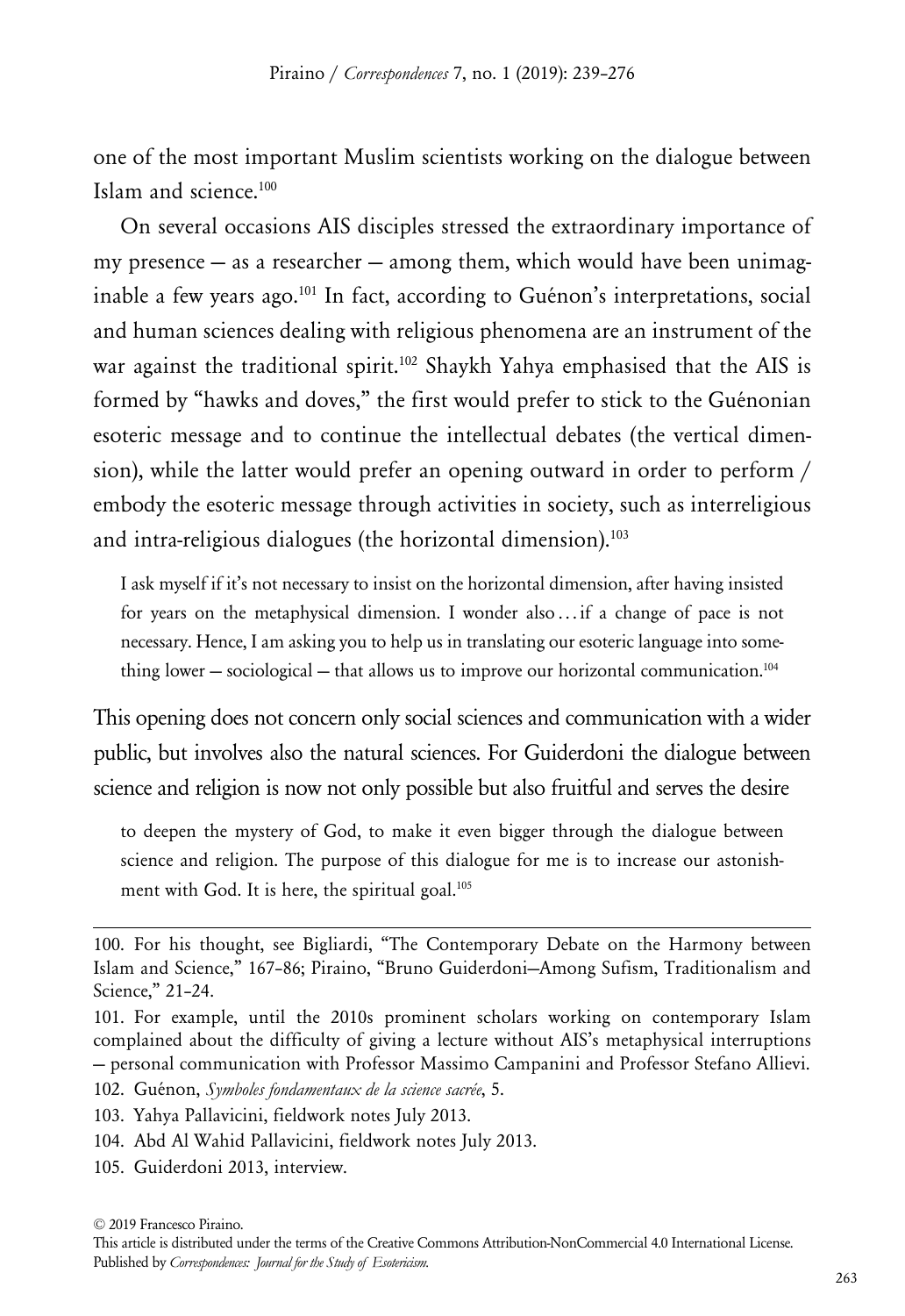Guiderdoni is not interested in building a new theoretical system in order to describe the relationship between science and religion.<sup>106</sup> On the contrary, Guiderdoni is trying to develop a discussion within the scientific Islamic community in order to allow the exposure of different perspectives, which can transcend scientific or religious simplifications. This is an approach that differs from the absolute knowledge previously described. The book *Science et Islam* which he edited in 2012 is a perfect example of different Islamic voices on the subject of natural sciences.<sup>107</sup>

Unlike his father, Shaykh Yahya is very familiar with Arabic and Islamic doctrines. Guénon's thought remains in the background, but is no longer the first reference, since the Ouran and scholars of classical Sufism, such as Ahmad Ibn Idrīs, al-Ghazālī and Ibn ʿArabī, are cited more often.108 During the interview, Shaykh Yahya told me that "we have to free ourselves from the presumption of going on with a Guénonian checklist."109

Following this gradual opening up, AIS's approach to modernity is changing, the accent is on the project of rebuilding, restoration and resistance, rather than opposition to modernity. Both Yahya Pallavicini and Guiderdoni prefer to define themselves as "ante-modern" or "post-post modern" rather than "anti-modern."

Guénon had to face the modernity, modernity [that was] really proud, colonialist, positivist. It had colonised the whole reality.... We are in a different situation where the ideological modernity has even declined and we are interacting with postmodernism, which is more open to dialogue.... We are rather "ante," that is to say, we try to find the great metaphysical synthesis, which is the Primordial Tradition, which existed in the Christian and Muslim worlds of the Middle Ages. . . . We have a rebuilding project. There is the postmodern deconstruction and we are in a "post-post-modern" or "ante-modern" reconstruction.<sup>110</sup>

110. Guiderdoni, interview 2013.

<sup>106.</sup> Bigliardi, "The Contemporary Debate on the Harmony between Islam and Science," 167– 86; Piraino, "Bruno Guiderdoni—Among Sufism, Traditionalism and Science," 21–24.

<sup>107.</sup> Guiderdoni, *Science et religion en islam*, *passim*.

<sup>108.</sup> Pallavicini, *Dentro la moschea*; Pallavicini, *L'Islâm in Europa*, 133, 136, 144.

<sup>109.</sup> Yahya Pallavicini, interview 2014.

This article is distributed under the terms of the Creative Commons Attribution-NonCommercial 4.0 International License. Published by *Correspondences: Journal for the Study of Esotericism.*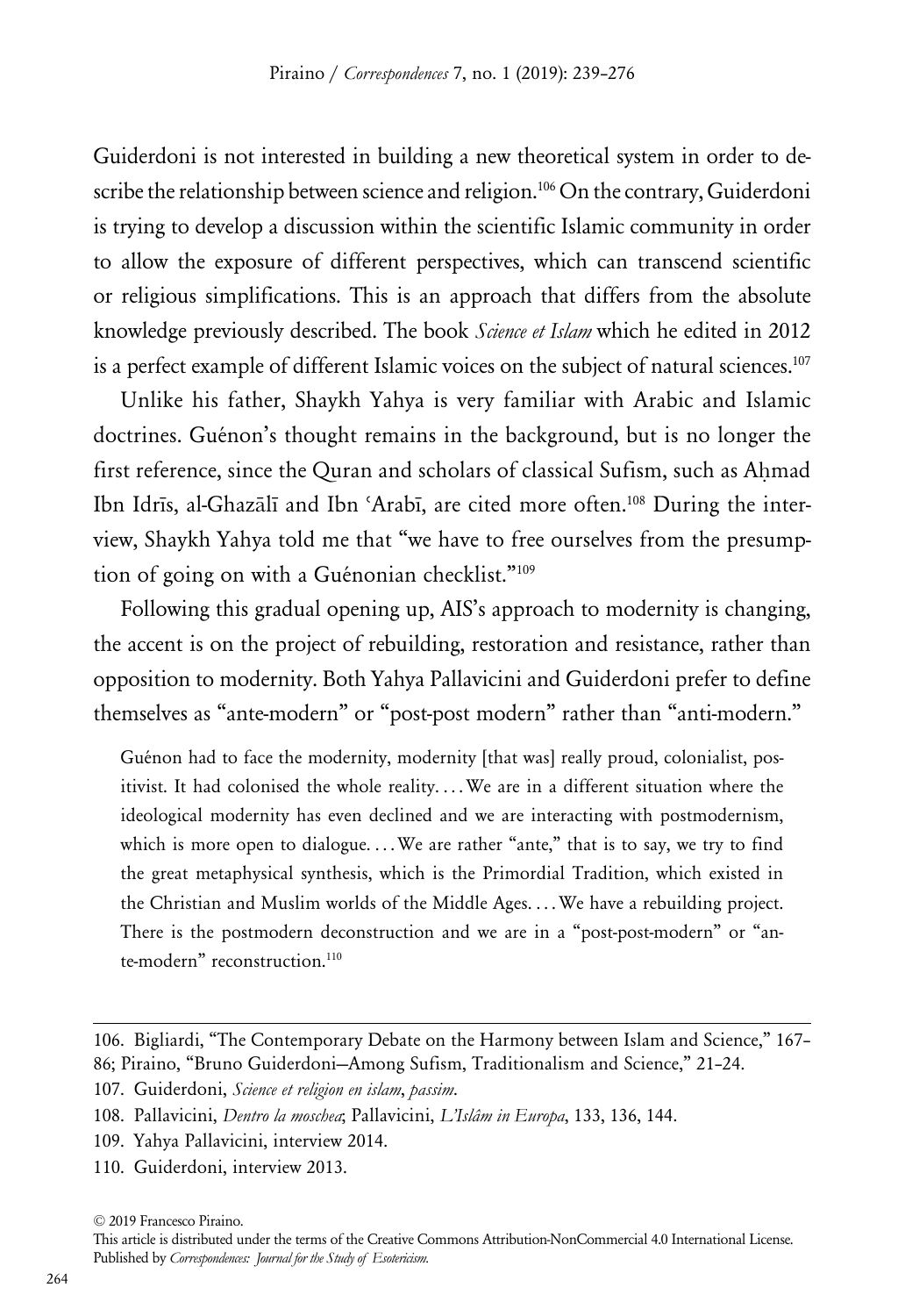This process of openness and de-Westernizing the esotericism of the AIS concerns also the social dimension. Yahya Pallavicini is a member of the Mosque of Rome and has established the conditions for dialogue with other Italian Islamic communities that were alienated during the 1990s and 2000s.111 Guiderdoni is not only a renewed scientist, he is engaged both in disseminating Islam for a non-Muslim public and natural sciences for a Muslim public, activities which have been honoured with the title of *Chevalier de l'Ordre National du Mérite*. <sup>112</sup> This entails that AIS disciples and spokespersons are gradually engaging in social and cultural activities, not only in the name of the Italian Ahmadiyya-Idrīsiyya Shādhiliyya, but generally in the name of the Islamic community.

This process of the de-Westernisation of the AIS's esotericism — a de-esotericisation understood in terms of a Western heuristic and historical conceptualisation of esotericism — and gradual opening up is not homogenous and some AIS disciples confessed to me that they would prefer to focus on the metaphysical debate, rather than this new openness to Islamic doctrines and communities. The tension between hawks' elitism and doves' reaching out is far from being resolved. In the following words of an AIS disciple, we can read both the aristocratic and elitist spirit, and the diffidence towards the Italian Islamic community that still characterises the AIS.

We try to do this intra-religious dialogue [with other Muslims] in order to let our [Muslim] brothers understand, that Islam, it's not only to eat couscous in the mosque or the kebab, but it concerns also the effort to read about sacred books, to interpret them, to write, to take part in the cultural, religious and public debate. . . . They exist [Muslim migrants] only as a problem for the state. At this moment the [Italian] citizens are right to be afraid, to be afraid of immigration, and of Islam.113

<sup>111.</sup> Sedgwick, *Against the Modern World*, 140.

<sup>112.</sup> [https://www.ihei-asso.org/cérémonie-de-remise-des-insignes/,](https://www.ihei-asso.org/cérémonie-de-remise-des-insignes/) accessed March 22, 2019.

<sup>113.</sup> Fieldwork notes, 2014.

This article is distributed under the terms of the Creative Commons Attribution-NonCommercial 4.0 International License. Published by *Correspondences: Journal for the Study of Esotericism.*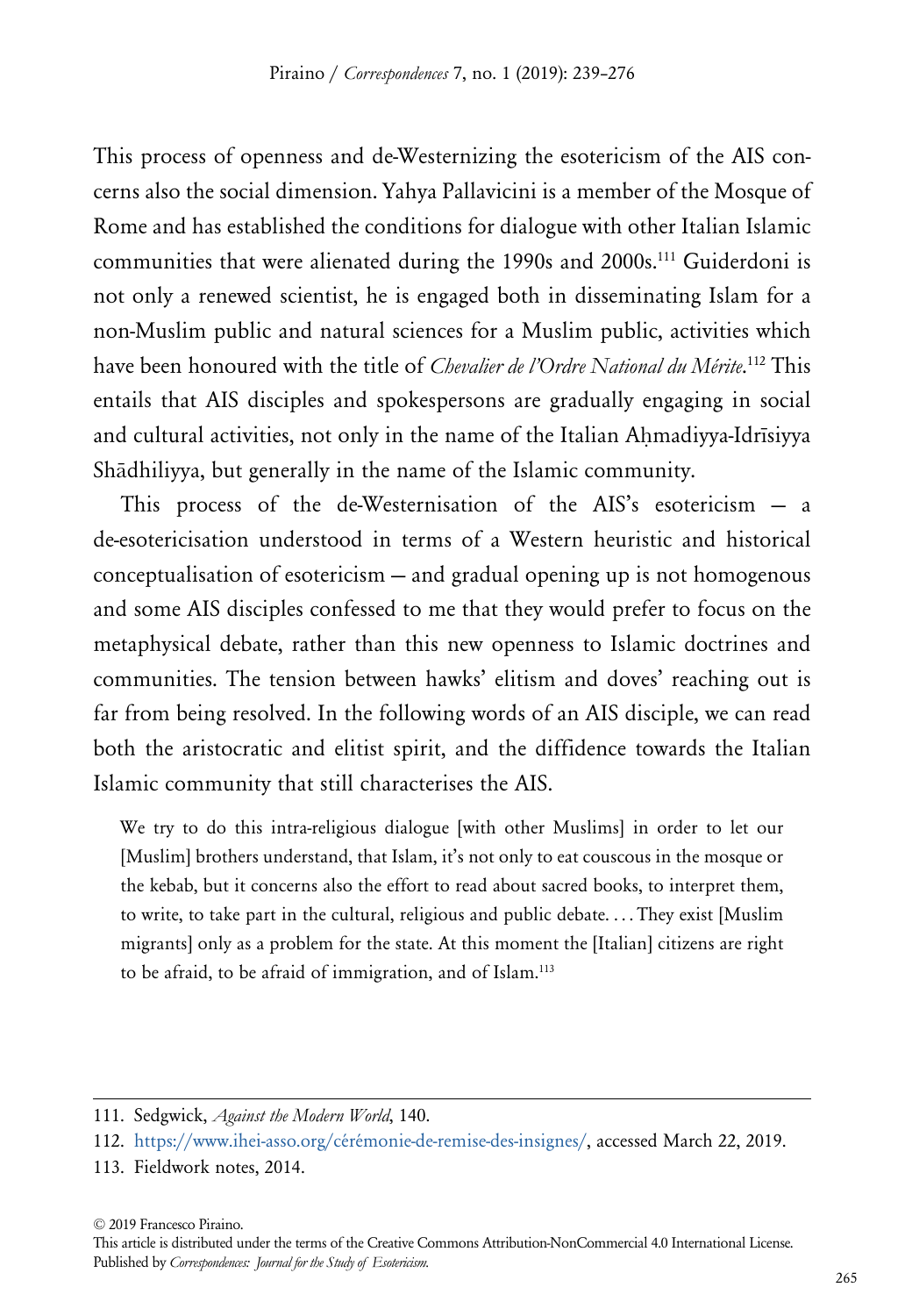#### **Final Remarks**

In this article I showed how Guénonian forms of esoteric thought shaped the AIS, in particular the concepts of "primordial tradition" and "spiritual élite." Furthermore, I argued that these doctrines form an "absolute knowledge" — "a wisdom that is superior to other interpretations of cosmos and history $^{\prime\prime\prime\prime\prime}$  – that justifies the metapolitical engagement, the sense of superiority, and the sectarian organisational structures. Finally, the AIS claims the re-appropriation of the metaphysical rejected knowledge, inverting the stigma, rejecting the rejection, "refu[sing] to accept the disappearance of incalculable mystery from the world."115

Starting from the 2010s, the AIS has been living through a process that we can define as "de-esotericisation": the Guénonian "form of esoteric thought" is still of fundamental importance, but other Sufi and Islamic references are more present. The "absolute knowledge" is softening and opening up to other forms of knowledge, such as social, human, and natural sciences. The anti-modernist spirit implicit in the conception of a "rejected knowledge" is less central, with a growing focus on the concept of reconciliation and rebuilding. This process affects also the social dimensions; hence the sectarian aspects are gradually diminishing and AIS disciples and spokespersons are engaged in activities for the wider Islamic community, and not only focused on the AIS. It has to be stressed that these tensions are still at play.

To conclude, I would like to frame the AIS in the context of contemporary Sufism in European and North American countries. Several categorisations have been tried to describe these Sufi orders. The most important are Marcia Hermansen's categories "hybrid, transplanted, and perennial,"<sup>116</sup> Olav Hammer's

<sup>114.</sup> Stuckrad, "Esoteric Discourse and the European History of Religion," 230.

<sup>115.</sup> Hanegraaff, *Esotericism and the Academy*, 254.

<sup>116.</sup> Hermansen, "Literary Productions of Western Sufi Movements," 29; Hermansen, "What's American about American Sufi Movements?," 39.

<sup>© 2019</sup> Francesco Piraino.

This article is distributed under the terms of the Creative Commons Attribution-NonCommercial 4.0 International License. Published by *Correspondences: Journal for the Study of Esotericism.*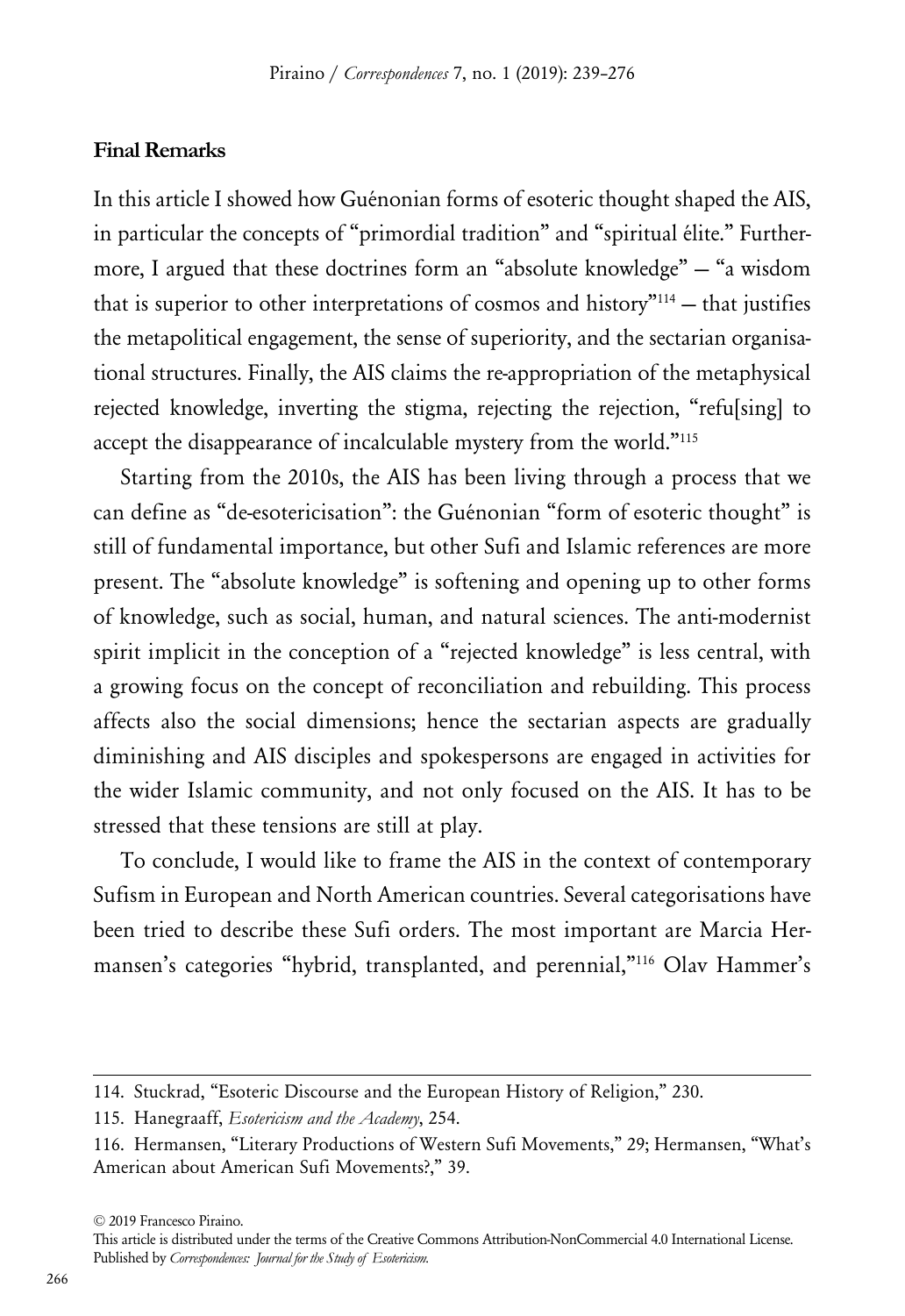"neo-Sufism and Islamic Sufism,"117 and Gisela Webb's "three waves."118 I adopt a similar approach to that employed for esotericism, preferring its efficacy in specific cases, rather than using broad concepts for different and heterogenous phenomena and contexts.

The case of the AIS challenges many conceptualisations of Sufi orders in Europe and North America. First of all, even if, as I argued, it reproduces some Orientalist stereotypes (such as the presupposed better resistance of non-Europeans to the processes of modernisation and secularisation), Pallavicini and the AIS, in contrast to many Orientalists,<sup>119</sup> do not conceptualise Sufism as being in opposition to Islam, nor in opposition to the *sharīʿa*. On the contrary, following Pallavicini's teachings, the primordial tradition can be grasped only by living and respecting a specific religious orthodoxy, and in this case following (his interpretation of) the Islamic orthodoxy.

AIS should not be categorised as "perennial" or "universal,"<sup>120</sup> along with the Sufi Order International and Idries Shah's movements,<sup>121</sup> because these Sufi orders have completely different doctrines, rituals, organisational structures and relations with Islam. The most important differences concern the process of de-Islamisation that the aforementioned Sufi orders experienced, while as I showed in this article, the Islamic orthodoxy and practices are fundamental narratives in the AIS.

Secondly, it has to be stressed that there are several interpretations of the universal and religious pluralism, and they have been debated issues throughout the whole history of Islam and Sufism.122 These themes, even if they are

<sup>117.</sup> Hammer, "Sufism for Westerners," 138.

<sup>118.</sup> Webb, "Third-Wave Sufism in America and the Bawa Muhaiyaddeen Fellowship," 190.

<sup>119.</sup> Knysh, "Historiography of Sufi Studies in the West," 126–27.

<sup>120.</sup> Hermansen, "Literary Productions of Western Sufi Movements," 28; Webb, "Third-Wave Sufism in America and the Bawa Muhaiyaddeen Fellowship," 95.

<sup>121.</sup> Sedgwick, *Western Sufism*, 203.

<sup>122.</sup> Geoffroy, *Un éblouissement sans fin: la poésie dans le soufisme*, 285; Geoffroy, *L'islam sera spiritual ou ne sera plus*, 119–31.

<sup>© 2019</sup> Francesco Piraino.

This article is distributed under the terms of the Creative Commons Attribution-NonCommercial 4.0 International License. Published by *Correspondences: Journal for the Study of Esotericism.*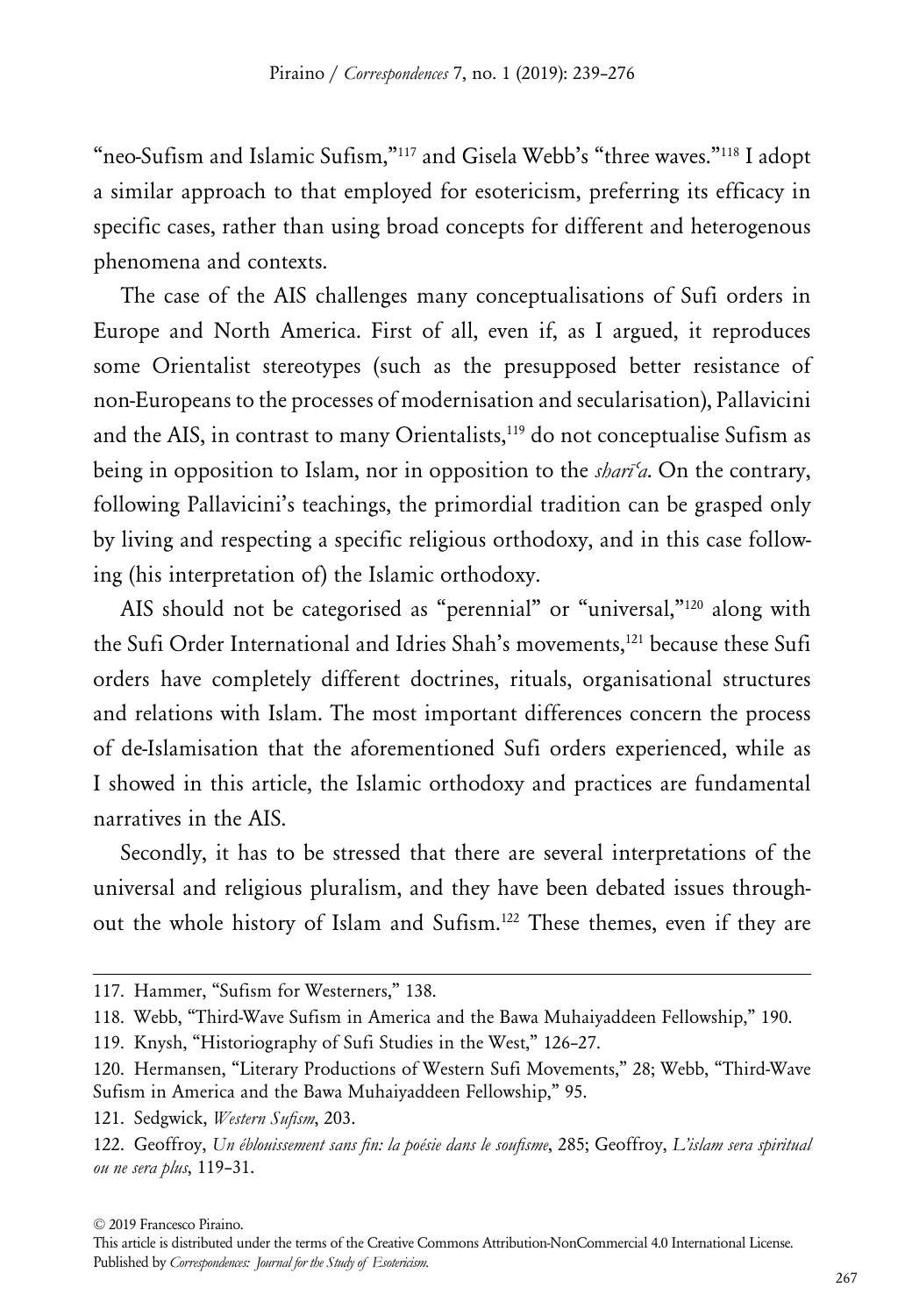particularly relevant in contemporary global Sufism,<sup>123</sup> do not belong only to modernity or to Western societies. The category "universal" could be misleading, simplifying complex relations between Islam and religious otherness. In the specific case of the AIS, even if there is a conceptualisation of a primordial tradition that transcends religious forms, it would be difficult to describe them as "universal" because, as I showed in this article, their interpretations of esoteric and exoteric orthodoxies are quite normative and strict: only a few — a small élite — could grasp the primordial tradition. The majority of European believers do not know the metaphysical/esoteric knowledge and many of them are considered to be living anti-traditional lives. Finally, there are other Sufi orders both in Europe and in North America, such as the Būdshīshiyya and the ʿAlāwiyya, that claim an "inclusive universalism" without undergoing a process of de-Islamisation and claiming the Islamic-ness of universalism.124 These Sufi orders differ both from the AIS and de-Islamised Sufism; further research is needed to compare these different forms of universalism.

AIS also challenges Hammer's categorisation of Neo-Sufism,<sup>125</sup> and the similar definition of the "second wave of Sufism" characterised by the counter-culture,<sup>126</sup> which, in contrast to Islamic Sufism, fosters an individual quest rather than a collective action, implies a combination of different religious beliefs, adopts a more liberal gender roles, and stresses the importance of experience rather than the importance of orthodox practices.

If these categories are not effective in describing the AIS, what words should we use? I consider that the most effective category is "hybrid," a concept that should be considered as a starting point for the analysis and not as the final re-

<sup>123.</sup> Piraino and Sedgwick, *Global Sufism*, *passim*.

<sup>124.</sup> Piraino, "René Guénon et Son Héritage Dans Le Soufisme Du XXIème Siècle," 40; Piraino, "Les Politiques Du Soufisme En France," 142; Piraino, "Pilgrimages in Western European Sufism," 168; Piraino, "Who Is the Infidel? Religious Boundaries and Social Change in the Shadhiliyya Darqawiyya Alawiyya," 77.

<sup>125.</sup> Hammer, "Sufism for Westerners," 138.

<sup>126.</sup> Webb, "Third-Wave Sufism in America and the Bawa Muhaiyaddeen Fellowship," 90.

<sup>© 2019</sup> Francesco Piraino.

This article is distributed under the terms of the Creative Commons Attribution-NonCommercial 4.0 International License. Published by *Correspondences: Journal for the Study of Esotericism.*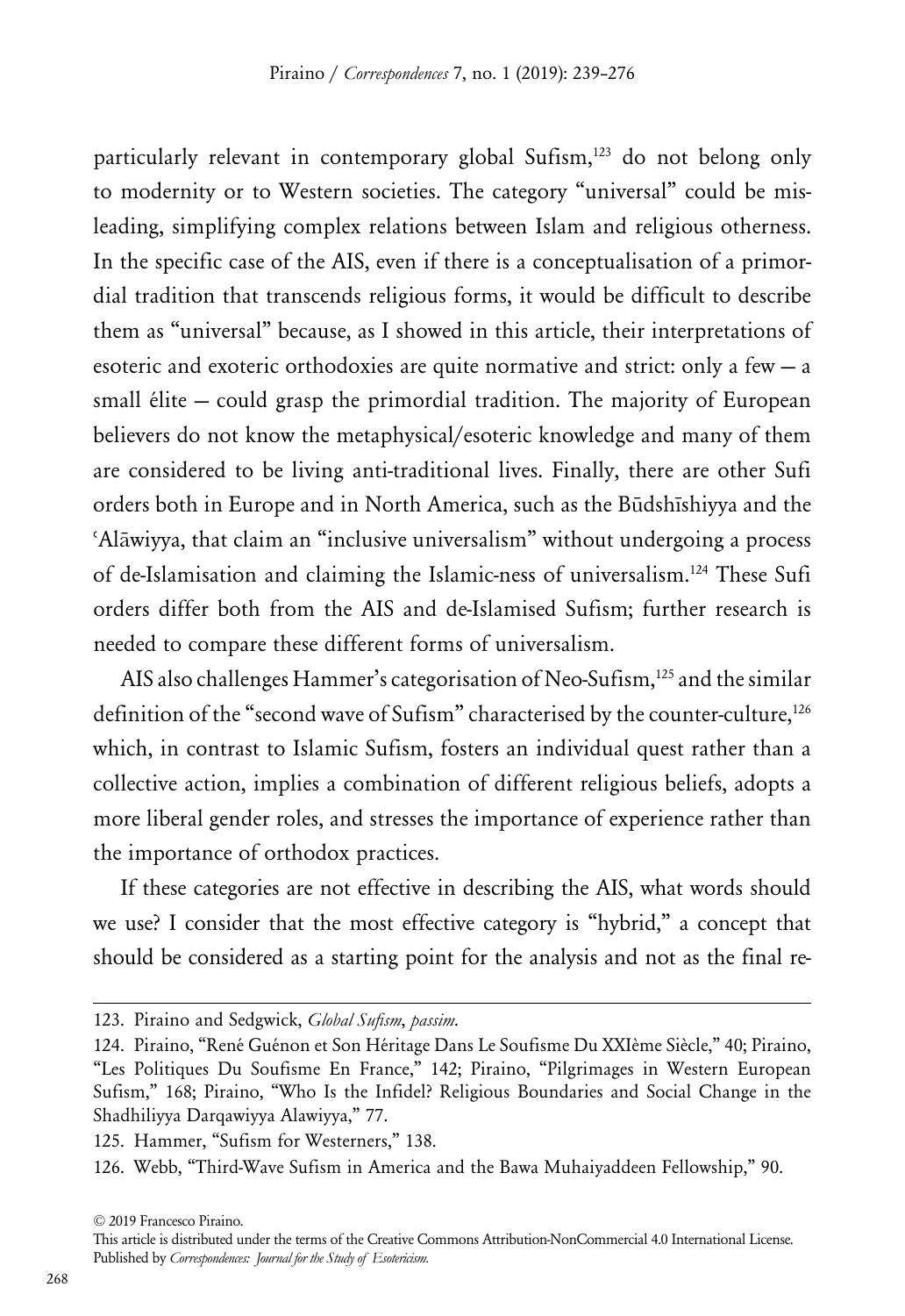sult,<sup>127</sup> because there are several forms of hybridisation and the majority of Sufi orders in Europe are influenced by local cultural and religious trends. The specificity of AIS hybridity in Italy is the negotiation between Western esotericism and Sufism (understood as a current of Islamic esotericism, though not exclusively).

I would like to draw attention to the resemblances and resonances between AIS's process of esotericisation and de-esotericisation in the sense described here, and the process of de-Islamisation and re-Islamisation of Sufism in North America and Europe described by Mark Sedgwick and Alix Philippon.128 Exogenous doctrines from Sufism and Islam, coming from the Theosophical Society and the Guénonian heritage, shaped some Sufi orders in the twentieth and twenty-first centuries, producing peculiar Sufi phenomena in Europe and North America, with specific doctrines, rituals, and organisational structures. With the passage of time these exogenous doctrines are gradually fading, and the new generation of these Sufi orders are increasingly focusing on Sufi and Islamic references and engaging with other Islamic communities.

To conclude, I consider that the case of AIS could give us some concrete insights in the debate about the conceptual and geographical borders of esotericism, which have been subjects of discussion in recent years. If several authors have called for abandoning the application of the label "Western" to esotericism, stressing the intrinsic risks of Orientalism<sup>129</sup> and of ignoring subjects outside the Western frame,<sup>130</sup> other scholars have stressed how the use of esotericism in other linguistical, cultural and religious frames could be a form of semantic violence: a "terminological imperialism."131

<sup>127.</sup> Werbner, "The Limits of Cultural Hybridity," *passim*.

<sup>128.</sup> Sedgwick, "The Islamization of Western Sufism after the Early New Age," 35–53; Philippon, "De l'occidentalisation Du Soufisme à La Réislamisation Du New Age? Sufi Order International et La Globalisation Du Religieux," 209–26.

<sup>129.</sup> Roukema and Kilner-Johnson, "Editorial: Time to Drop the 'Western'," 112.

<sup>130.</sup> Asprem, "Beyond the West," 11.

<sup>131.</sup> Hanegraaff, "The Globalization of Esotericism," 86.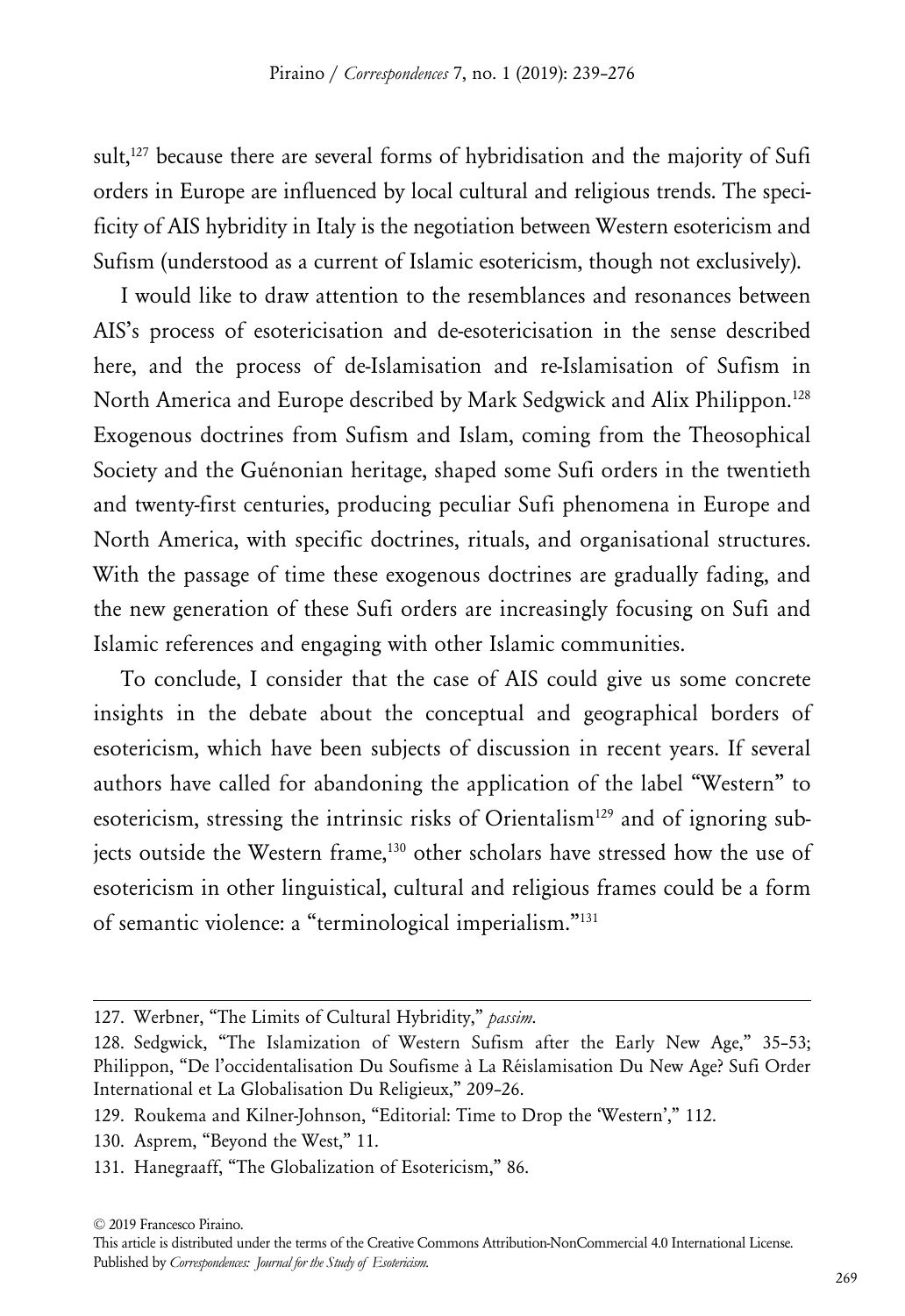AIS is liminal — a hybrid phenomenon between Western esotericism and Sufism. Using Egil Asprem's categories,<sup>132</sup> we could infer that genealogically the AIS belongs to Western esotericism, due to the Guénonian and Orientalist influences. On the other hand, this process of hybridisation has been possible only because there are some analogies between Western esotericism and Islamic esotericism generally and Sufism specifically.

Resemblances and resonances that we could grasp in the forms of thought informing AIS: the metaphysical knowledge could be compared with *maʾrifa* intuitive and spiritual knowledge; the primordial tradition could be compared to the *fiṭra*, the innate nature or original disposition that is present before birth, or the *dīn qaiyyama* — the correct religion; the intellectual élite could be compared with *khawāṣṣ*, the spiritual élite; the esoteric initiation with the initiatory pact *bayʿa*; the esoteric transmission with the *silsila*, the chain of transmission of sacred knowledge from master to master (which goes back to the Prophet Muhammad); the inner transmutation with the *fanāʾ* — the annihilation of the ego in God. Finally, the difference between esoteric and exoteric can be compared to the difference between *ẓāhir* and *bāṭin*, respectively visible and hidden teachings. Furthermore, resonances could also be perceived using von Stuckrad's and Urban's approaches,<sup>133</sup> in fact there have been several Sufi leaders claiming an absolute knowledge that implies elitism and sectarian organisational structures.134

As I stated in the introduction of this article, I do not consider the category of esotericism sufficient to describe Sufism exclusively; which is true also for all the other categories, such as mysticism and spirituality, because the complexity and heterogeneity of Sufism (as with many cultural and religious phenomena) implies a certain elusiveness. Having said that, I consider that the paradigms of

<sup>132.</sup> Asprem, "Beyond the West," 12.

<sup>133.</sup> Stuckrad, *Locations of Knowledge in Medieval and Early Modern Europe*, 3; Urban, "Elitism and Esotericism: Strategies of Secrecy and Power in South Indian Tantra and French Freemasonry," 1. 134. Sedgwick, "Sects in the Islamic World," 195–240.

<sup>© 2019</sup> Francesco Piraino.

This article is distributed under the terms of the Creative Commons Attribution-NonCommercial 4.0 International License. Published by *Correspondences: Journal for the Study of Esotericism.*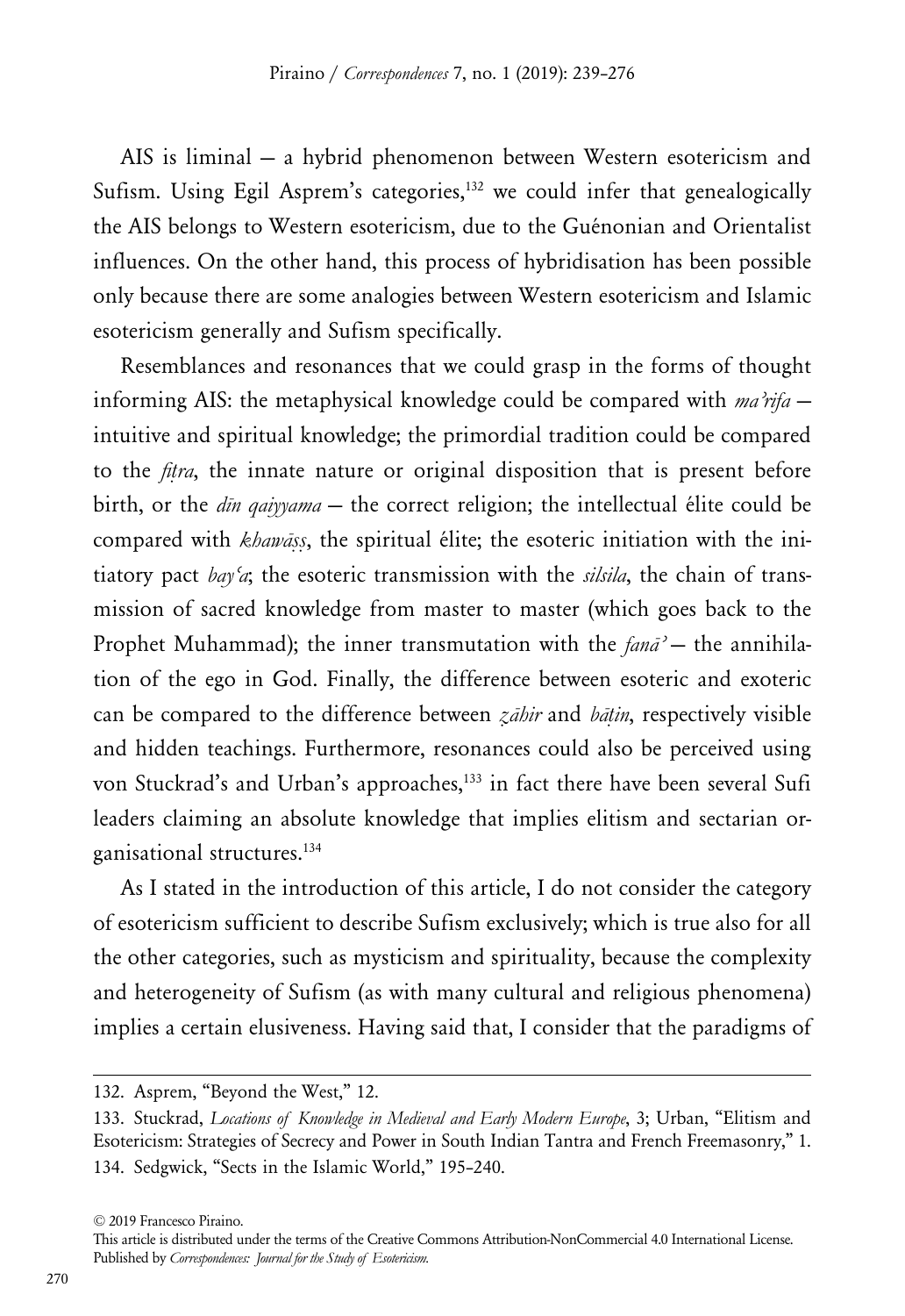Western and Islamic esotericisms are particularly helpful in analysing the specific phenomena of AIS, its Guénonian foundations, and doctrinal shifts, via a pragmatic approach focused on the adopted heuristic values of the historically conceptualised categories, rather than on their ahistorical absolute values, could help us in overcoming the impasse of the supposed borders of esotericism(s).

# **References**

- Accart, Xavier. *Guénon ou Le renversement des clartés: influence d'un métaphysicien sur la vie littéraire et intellectuelle française (1920–1970)*. Milan: Arché, 2005.
- Asprem, Egil. "Beyond the West: Towards a New Comparativism in the Study of Esotericism." *Correspondences* 2, no. 1 (2014): 3–33.
- Bigliardi, Stefano. "The Contemporary Debate on the Harmony between Islam and Science: Emergence and Challenges of a New Generation." *Social Epistemology* 28, no. 2 (2014): 167–86.
- Bisson, David. *René Guénon: une politique de l"esprit*. Paris: Pierre-Guillaume de Roux, 2013.
- ———. "Soufisme et Tradition. L'influence de René Guénon sur l'islam soufi européen." *Archives de Sciences Sociales Des Religions*, no. 140 (2007): 29–47.
- Bombardieri, Maria. *Moschee d'Italia: il diritto al luogo di culto, il dibattito sociale e politico*. Bologna: EMI, 2011.
- Chih, Rachida. "Sufism, Education and Politics in Contemporary Morocco." J*ournal for Islamic Studies* 32 (2012): 24–46.
- Damrel, David W. "Aspects of the Naqshbandi-Haqqani Order in North America." In *Sufism in the West*, by Jamal Malik and John R Hinnells, 115–26. London & New York: Routledge, 2006.
- Dickson, William Rory. "An American Sufism: The Naqshbandi-Haqqani Order as a Public Religion." *Studies in Religion/Sciences Religieuses* 43, no. 3 (2014): 411–24.
- Dominguez-Diaz, Marta. *Women in Sufism: Female Religiosities in a Transnational Order*. London; New York: Routledge, 2014.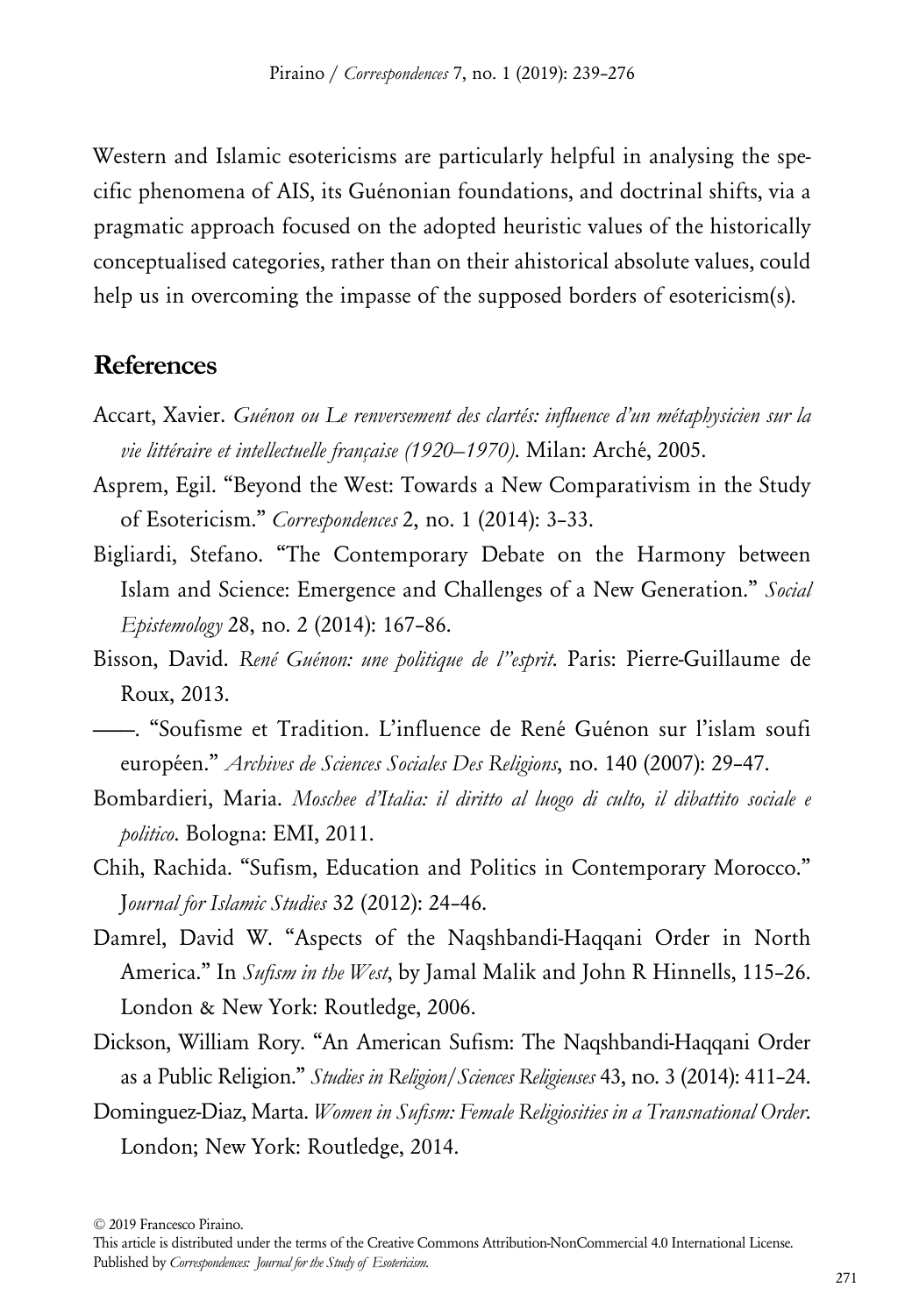- Faivre, Antoine. *Access to Western Esotericism*. Albany: SUNY Press, 1997
- ———. "Kocku von Stuckrad et La Notion D"Esoterisme." *Aries* 6, no. 2 (2006): 205–14. ———. *L'ésotérisme*. Paris: Presses universitaires de France, 2012.
- Furlong, Paul. *Social and Political Thought of Julius Evola*. London & New York: Routledge, 2011.
- Geoffroy, Éric. *L'islam sera spirituel ou ne sera plus*. Paris: Seuil, 2009.
- ———. *Un éblouissement sans fin: la poésie dans le soufisme*. Paris: Editions du Seuil, 2014.
- Goffman, Erving. *The Presentation of Self in Everyday Life*. Edinburgh: University of Edinburgh Press, 1956.
- Griffith, Sidney. "Sharing the Faith of Abraham: The 'Credo' of Louis Massignon." *Islam and Christian-Muslim Relations* 8, no. 2 (1997): 193–210.
- Guénon, René. *Autorité Spirituelle et Pouvoir Temporel*. Paris: J. Vrin, 1929.
- ———. *Introduction générale à l'étude des doctrines hindoues*. Paris: Marcel Rivière, 1921.
- ———. *La Crise du monde moderne*. Paris: Bossard, 1924.
- ———. *Le règne de la quantité et les signes du temps*. Paris: Gallimard, 1950.
- ———. *Orient et Occident*. Paris: Payot, 1924.
- ———. *Symboles fondamentaux de la science sacrée*. Paris: Gallimard, 1962.
- Guiderdoni, Abd-al-Haqq. *Science et religion en islam: des musulmans parlent de la science contemporaine*, 2012.
- Hammer, Olav. "Deconstructing 'Western Esotericism': On Wouter Hanegraaff's *Esotericism and the Academy*." *Religion* 43, no. 2 (April 2013): 241–51. [doi:10.10](http://doi.org/doi:10.1080/0048721X.2013.767609) [80/0048721X.2013.767609](http://doi.org/doi:10.1080/0048721X.2013.767609).
- ———. "Sufism for Westerners." In *Sufism in Europe and North America*, edited by David Westerlund, 127–43. London & New York: Routledge-Curzon, 2004.
- Hanegraaff, Wouter J. *Esotericism and the Academy: Rejected Knowledge in Western Culture*. Cambridge: Cambridge University Press, 2012.
- ———. "The Globalization of Esotericism." *Correspondences* 3, no. 1 (2015): 55–91. ———. *Western Esotericism: A Guide for the Perplexed*. London: Bloomsbury, 2013.

© 2019 Francesco Piraino.

This article is distributed under the terms of the Creative Commons Attribution-NonCommercial 4.0 International License. Published by *Correspondences: Journal for the Study of Esotericism.*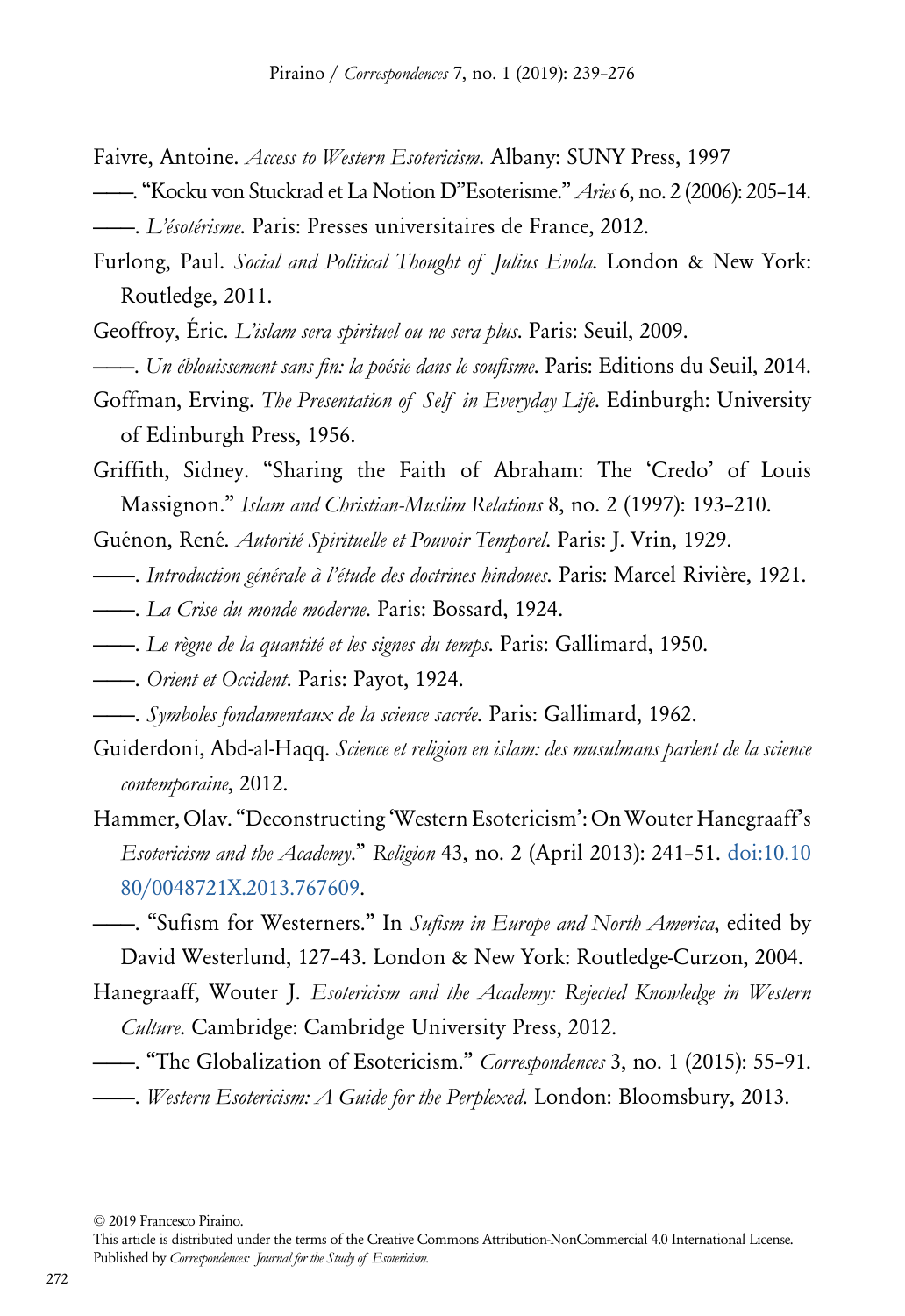- Hermansen, Marcia. "Literary Productions of Western Sufi Movements." In *Sufism in the West*, edited by Jamal Malik and John Hinnells, 38–58. New York: Routledge, 2006.
- ———. "What's American about American Sufi Movements?" In *Sufism in Europe and North America*, edited by David Westerlund, 40–63. London; New York: Routledge-Curzon, 2004.
- Ingram, Brannon. "René Guénon And The Traditionalist Polemic." In *Polemical Encounters: Esoteric Discourse and Its Others*, edited by Olav Hammer and Kocku von Stuckrad, 199–226. Leiden: Brill, 2007.
- Laude, Patrick. *Pathways to an Inner Islam: Massignon, Corbin, Guénon, and Schuon*. Albany: State University of New York Press, 2010.
- Laurant, Jean-Pierre. *L'ésotérisme chrétien en France au XIXe siécle*. Lausanne: L'Age d'homme, 1993.
- ———. *René Guénon: les enjeux d'une lecture*. Paris: Dervy, 2006.
- Nesti, Arnaldo. "Da Partigiano Monarchico Durante La Resistenza All'opzione Monoteista Islamica. Un Intervista Allo Shaykh Abd Al Wahid Pallavicini." *Religioni e Società*, no. 65 (2009): 95–108.
- Nielsen, Jørgen S., Mustafa Draper, and Galina Yemelianova. "Transnational Sufism: The Haqqaniyya." In *Sufism in the West*, edited by Jamal Malik and John Hinnells, 103–14. London & New York: Routledge, 2006.
- Pallavicini. *ʻAbd al Wāḥid: A Sufi Master's Message*. Louisville, KY: Fons Vitae, 2011. ———. *In memoriam René Guénon*. Milano: Archè, 1981.
- ———. *L'islam intérieur: message d'un maître soufi*. Paris: Bartillat, 2013.
- Pallavicini, Yahyâ Sergio Yahe. *L'Islâm in Europa: riflessioni di un imâm italiano*. Milano: Il saggiatore, 2004.
- Pasi, Marco. "The Problems of Rejected Knowledge: Thoughts on Wouter Hanegraaff's *Esotericism and the Academy*." *Religion* 43, no. 2 (April 2013): 201– 12. [doi:10.1080/0048721X.2013.767611.](http://doi.org/doi:10.1080/0048721X.2013.767611)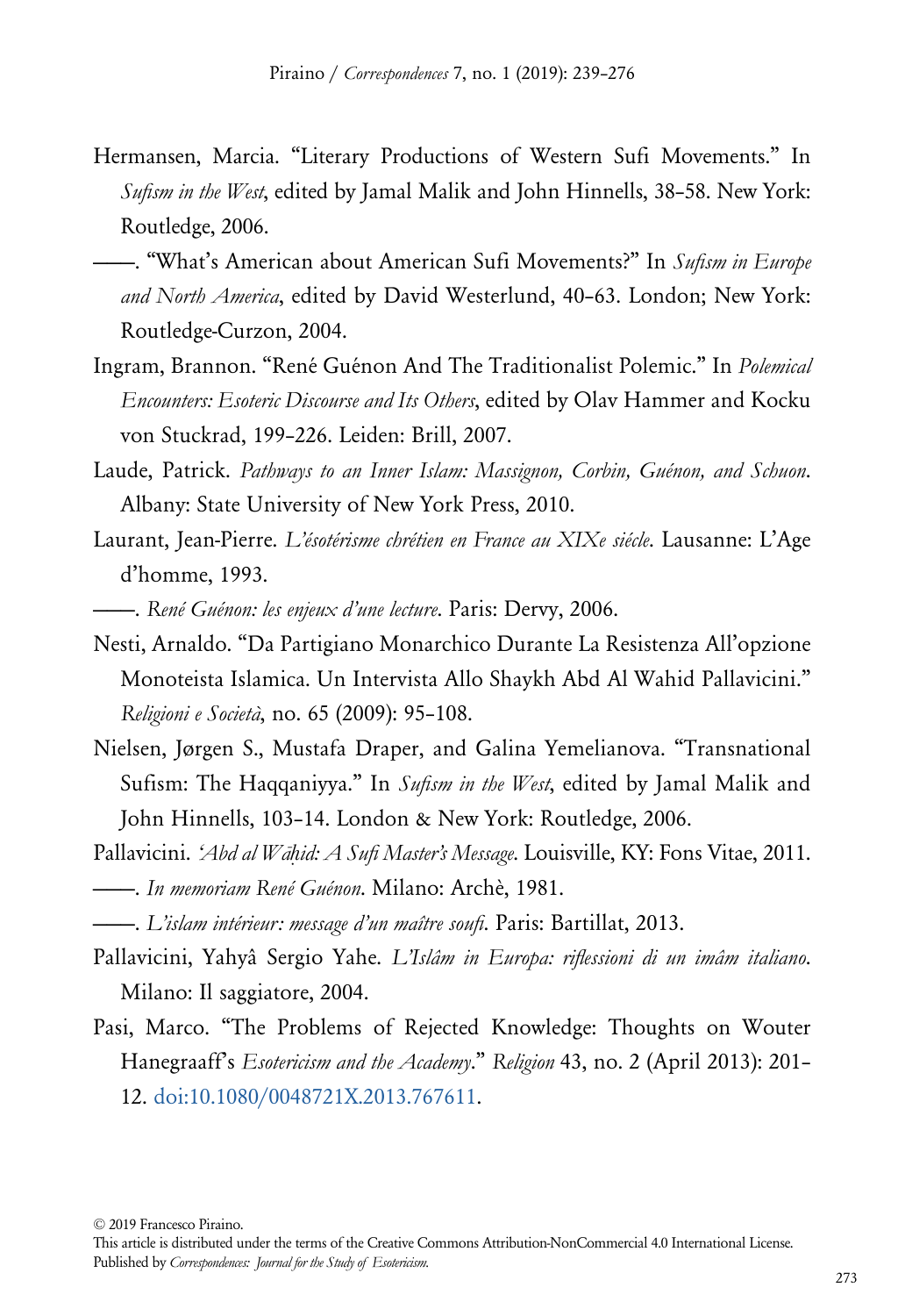- Philippon, Alix. "De l'occidentalisation Du Soufisme à La Réislamisation Du New Age? Sufi Order International et La Globalisation Du Religieux." *Revue Des Mondes Musulmans et de La Méditerranée*, no. 135 (2014): 209–26.
- Piraino, Francesco. "Between Real and Virtual Communities: Sufism in Western Societies and the Naqshbandi Haqqani Case." *Social Compass* 63, no. 1 (2016): 93–108.
- ———. "Bruno Guiderdoni—Among Sufism, Traditionalism and Science: A Reply to Bigliardi." *Social Epistemology* 3, no. 11 (2014): 21–24.
- ———. "Le Développement Du Soufisme En Europe. Au-Delà de l'antinomie Tradition et Modernité." *Scuola Normale Superiore – EHESS*, 2016.
- ———. "Les Politiques Du Soufisme En France: Le Cas de La Qādiriyya Būdshīshiyya." *Social Compass* 66, no. 1 (2019): 134–46.
- ———. "Pilgrimages in Western European Sufism." In *Muslim Pilgrimage in Europe*, edited by Ingvild Flaskerud and Richard Natvig, 157–69. London; New York: Routledge, 2017.

———. "René Guénon et son heritage dans le soufisme du XXIème siècle." *Religiologiques* 33 (2016): 155–80.

- ———. "Who Is the Infidel? Religious Boundaries and Social Change in the Shadhiliyya Darqawiyya Alawiyya." In *Global Sufism: Boundaries, Structures, and Politics*, edited by Francesco Piraino and Mark Sedgwick. London: Hurst, 2019.
- Piraino, Francesco, and Mark Sedgwick, eds. *Global Sufism: Boundaries, Structures, and Politics*. London: Hurst, 2019.
- Roukema, Aren, and Allan Kilner-Johnson. "Editorial: Time to Drop the 'Western.'" *Correspondences* 6, no. 2 (2018): 109–115.
- Sedgwick, Mark. *Against the Modern World: Traditionalism and the Secret Intellectual History of the Twentieth Century*. Oxford; New York: Oxford University Press, 2004.
- ———. "Sects in the Islamic World." *Nova Religio* 3, no. 2 (2000): 195–240.
- ———. "The Islamization of Western Sufism after the Early New Age." In *Global Sufism: Reconfiguring Boundaries, Structures, and Politics*, edited by Francesco Piraino and Mark Sedgwick, 35–53. London: Hurst, 2019.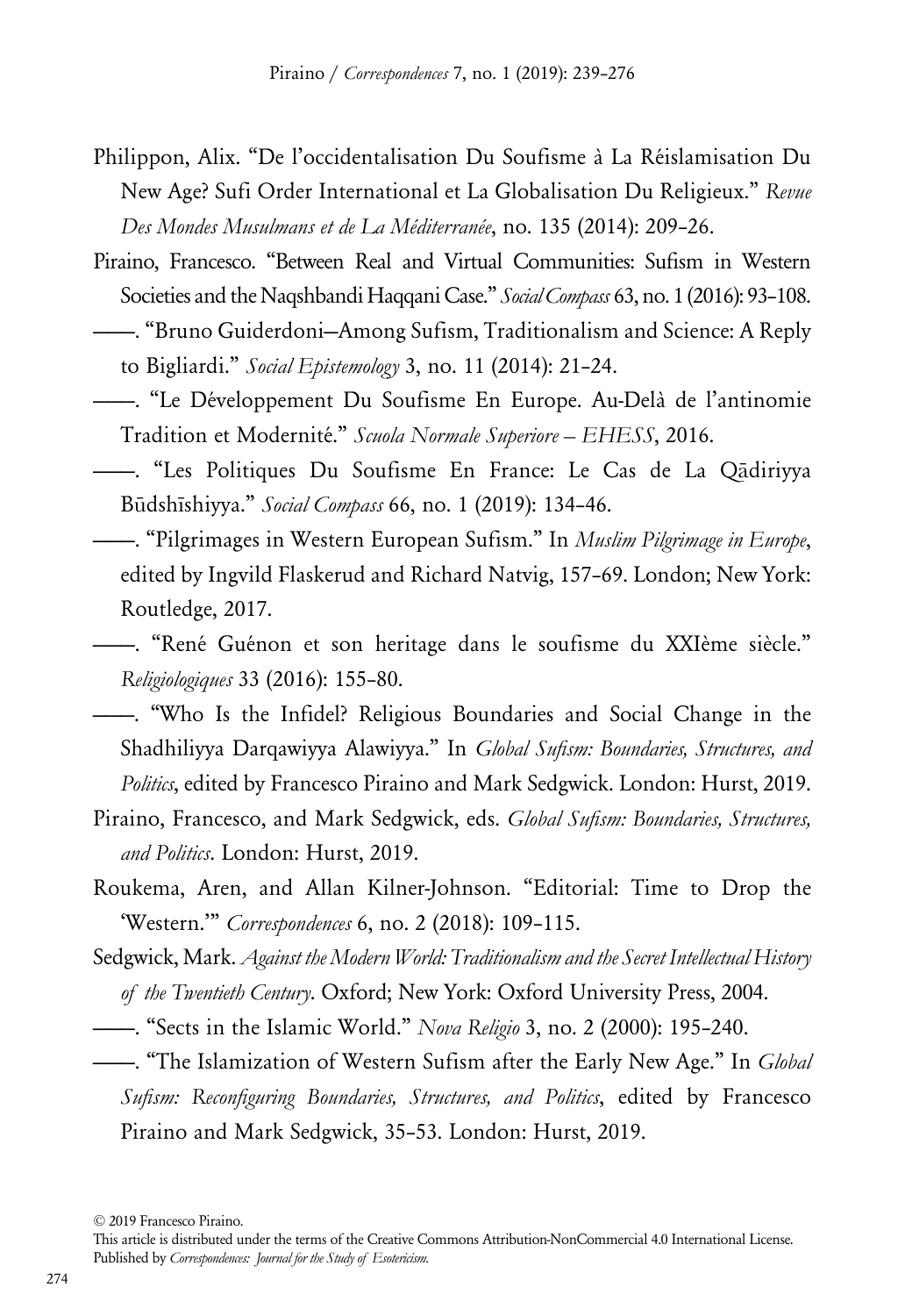- ———. *Western Sufism: From the Abbasids to the New Age*. New York: Oxford University Press, 2016.
- Simmel, Georg. *Die Religion*. Frankfurt am Main: Literarische Anstalt Rütten & Loening, 1906.
- Sorgenfrei, Simon. "Hidden or Forbidden, Elected or Rejected: Sufism as 'Islamic Esotericism'?" *Islam and Christian-Muslim Relations* 29, no. 2 (2018): 145–65. [doi:10.1080/09596410.2018.1437945](http://doi.org/doi:10.1080/09596410.2018.1437945).
- Stark, Rodney, and William Sims Bainbridge. "Of Churches, Sects, and Cults: Preliminary Concepts for a Theory of Religious Movements." *Journal for the Scientific Study of Religion* 18, no. 2 (1979): 117–31. [doi:10.2307/1385935.](http://doi.org/doi:10.2307/1385935)
- Stausberg, Michael. "What Is It All about? Some Reflections on Wouter Hanegraaff's *Esotericism and the Academy*." *Religion* 43, no. 2 (April 2013): 219– 30. [doi:10.1080/0048721X.2013.767612.](http://doi.org/doi:10.1080/0048721X.2013.767612)
- Stuckrad, Kocku von. "Ancient Esotericism, Problematic Assumptions, and Conceptual Trouble." *Aries* 15, no. 1 (2015): 16–20. [doi:10.1163/15700593-](http://doi.org/doi:10.1163/15700593-01501004) [01501004](http://doi.org/doi:10.1163/15700593-01501004).
- ———. "Esoteric Discourse and the European History of Religion: In Search of a New Interpretational Framework." *Scripta Instituti Donneriani Aboensis* 20 (2008): 217–36.
- ———. *Locations of Knowledge in Medieval and Early Modern Europe: Esoteric Discourse and Western Identities*. Leiden: Brill, 2010.
- ———. "Western Esotericism: Towards an Integrative Model of Interpretation." *Religion* 35, no. 2 (April 2005): 78–97. [doi:10.1016/j.religion.2005.07.002.](http://doi.org/doi:10.1016/j.religion.2005.07.002)
- Troeltsch, Ernst. *Die Soziallehren der christlichen Kirchen und Gruppen*. Tübingen: J. C. B. Mohr (Paul Siebeck), 1912.
- Urban, Hugh. "Elitism and Esotericism: Strategies of Secrecy and Power in South Indian Tantra and French Freemasonry." *Numen* 44, no. 1 (1997): 1–38.
- Urban, Hugh B. "The Torment of Secrecy: Ethical and Epistemological Problems in the Study of Esoteric Traditions." *History of Religions* 37, no. 3 (February 1998): 209–48. [doi:10.1086/463503](http://doi.org/doi:10.1086/463503).